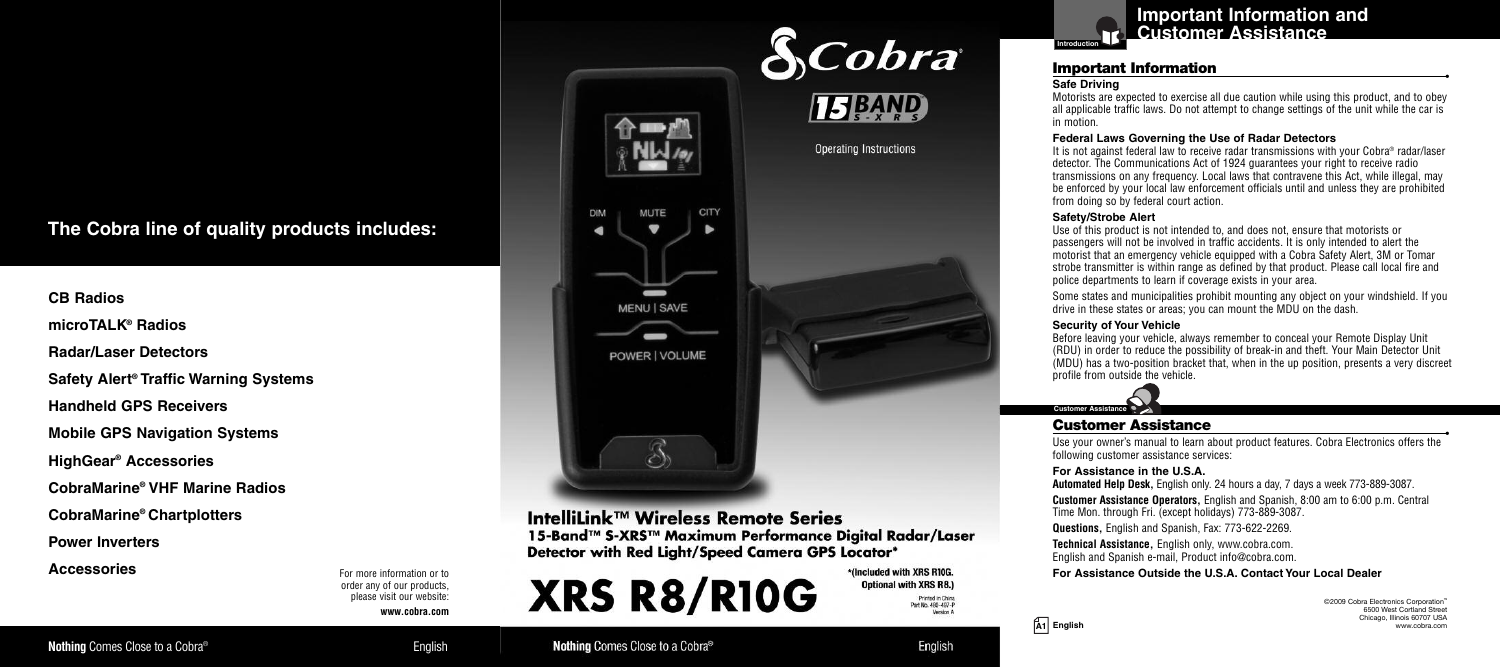

The XRS R8 provides detection capabilities for radar, laser and strobe signals.

The XRS R10G has all the features of the XRS R8 plus a GPS locator module which provides alerts when approaching photo-enforced intersections, roads with fixed red light/speed cameras and caution areas (such as a high-accident intersection). The XRS R10G can store up to 1,000 additional user-programmable Location Alerts.



#### **GPS Locator for Model XRS R10G** *(Optional for Model XRS R8)*





## **Accessories In This Package**

#### **Accessories In This Package •**



**RDU 12V to 5V USB Power Adapter**















#### **Ordering From U.S.A.**

Call 773-889-3087 for pricing or visit www.cobra.com.

#### **For Credit Card Orders**

Call 773-889-3087 [Press one from the main menu] 8:00 a.m. to 6:00 p.m. Central Time, Monday through Friday.

#### **Make Check or Money Order Payable To** Cobra Electronics, Attn: Accessories Dept.,

6500 West Cortland Street, Chicago, IL 60707 U.S.A.

#### **To Order Online**

Please visit our website: www.cobra.com

| Item #     | <b>Description</b>                          |
|------------|---------------------------------------------|
| CI P-2B    | Dual Port Power Adapter                     |
| RDA GPSL55 | GPS Locator Upgrade (for Model XRS R8 Only) |
| RDA LIBP   | LION Replacement Battery Pack               |
| RDA RDU    | Replacement RDU                             |

#### **Trademark Acknowledgement •**

Cobra®, DigiView®, EasySet®, Extra Sensory Detection®, IntelliMute®, IntelliMute® Pro, IntelliShield®, LaserEye®, Nothing Comes Close to a Cobra®, Safety Alert ® Traffic Warning System, Strobe Alert®, VG-2 Alert®, Xtreme Range Superheterodyne® and the snake design are registered trademarks of Cobra Electronics Corporation, USA.

Cobra Electronics Corporation™, 14 Band™, 15 Band™, Extreme Bright DataGrafix™, IntelliLink™, IntelliScope™, IntelliView™, Revolution™ Series, SmartPower™, Spectre Alert™, Super-Xtreme Range Superheterodyne™, S-XRS™, UltraBright™, and Voice Alert™ are trademarks of Cobra Electronics Corporation, USA.

Opticom™ is a trademark of 3M Corporation. Instaclear ® for Ford is a registered trademark of Ford Motor Company, Inc. Electriclear ® for GM is a registered trademark of General Motors Corporation. 20-20™ and Ultra-Lyte™ are trademarks of Laser Technology, Inc. ProLaser™ and ProLaser III™ are trademarks of Kustom Signals, Inc. Bee III™ and Pop™ are a trademarks of MPH Industries. Stalker™ LIDAR is a trademark of Applied Concepts, Inc. Spectre I™ and Spectre IV+™ are trademarks of Stealth Micro Systems Pty. Ltd. SpeedLaser™ is a trademark of Laser Atlanta, LLC. Interceptor VG-2™ is a trademark of TechniSonic Industries LTD. Tomar ® is a registered trademark of TOMAR Electronics, Inc.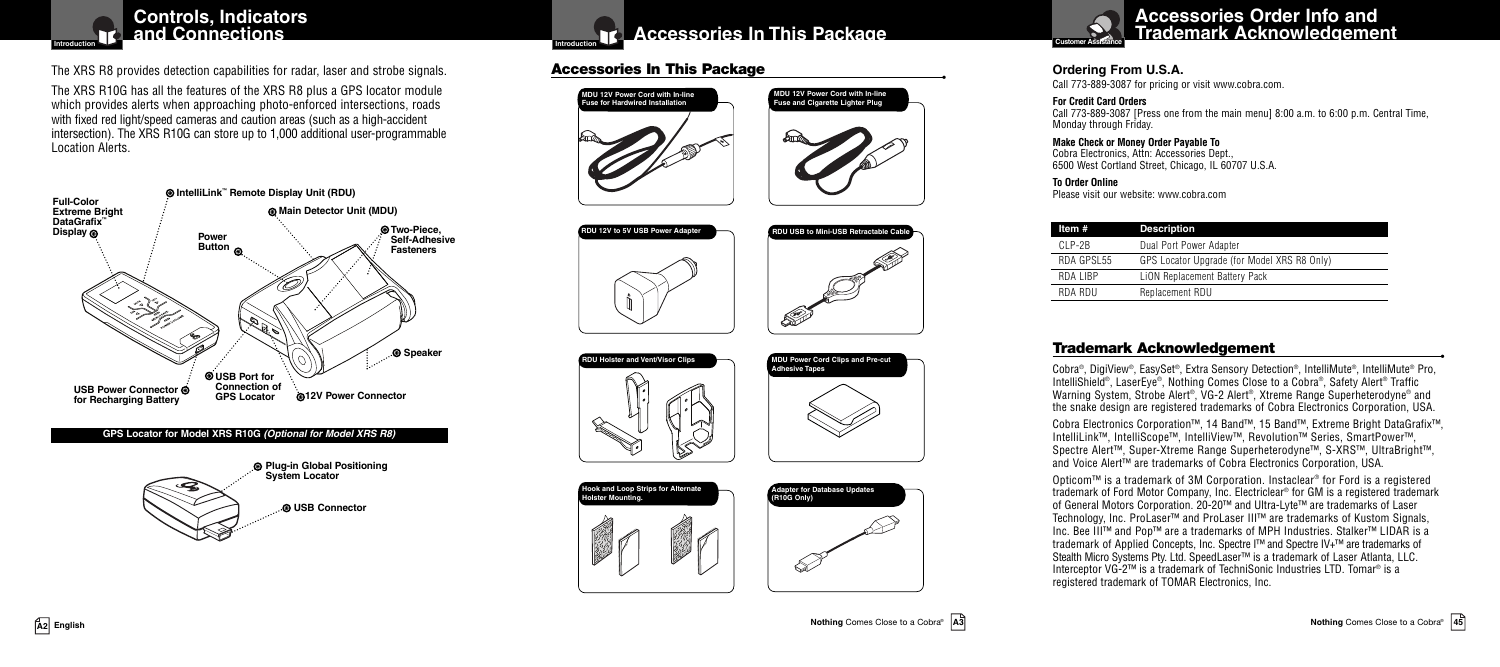

#### **Introduction**

Important Information . . . . . . . . . . A1 Customer Assistance . . . . . . . . . . A1 Controls, Indicators and Connections . . . . . . . . . . . . . . . . A2 Accessories In This Package . . . . . A3 Product Overview ...............2 Installation Overview . . . . . . . . . . . 4 **Your Detector**

#### **Customer Assistance**

Product Service . . . . . . . . . . . . . . 40

#### **Warranty**

Warranty . . . . . . . . . . . . . . . . . . . . 41

#### **User License**

User License . . . . . . . . . . . . . . . . . 42

#### **Optional Accessories**

Optional Accessories . . . . . . . . . . 44 Accessories Order Info . . . . . . . . 45

#### **Trademarks**

Trademark Acknowledgement . . . . 45

#### Installation . . . . . . . . . . . . . . . . . . . . 7 Controls and Display . . . . . . . . . . . 15 Getting Started . . . . . . . . . . . . . . . 17 Programming . . . . . . . . . . . . . . . . 21 Program Navigation . . . . . . . . . . 22 Settings . . . . . . . . . . . . . . . . . . . . . 24 Detection Alerts . . . . . . . . . . . . . . 29 Radar and Laser . . . . . . . . . . . . . . 36 Maintenance . . . . . . . . . . . . . . . . . 38 Specifications . . . . . . . . . . . . . . . 39

**Nothing** Comes Close to a Cobra® **1**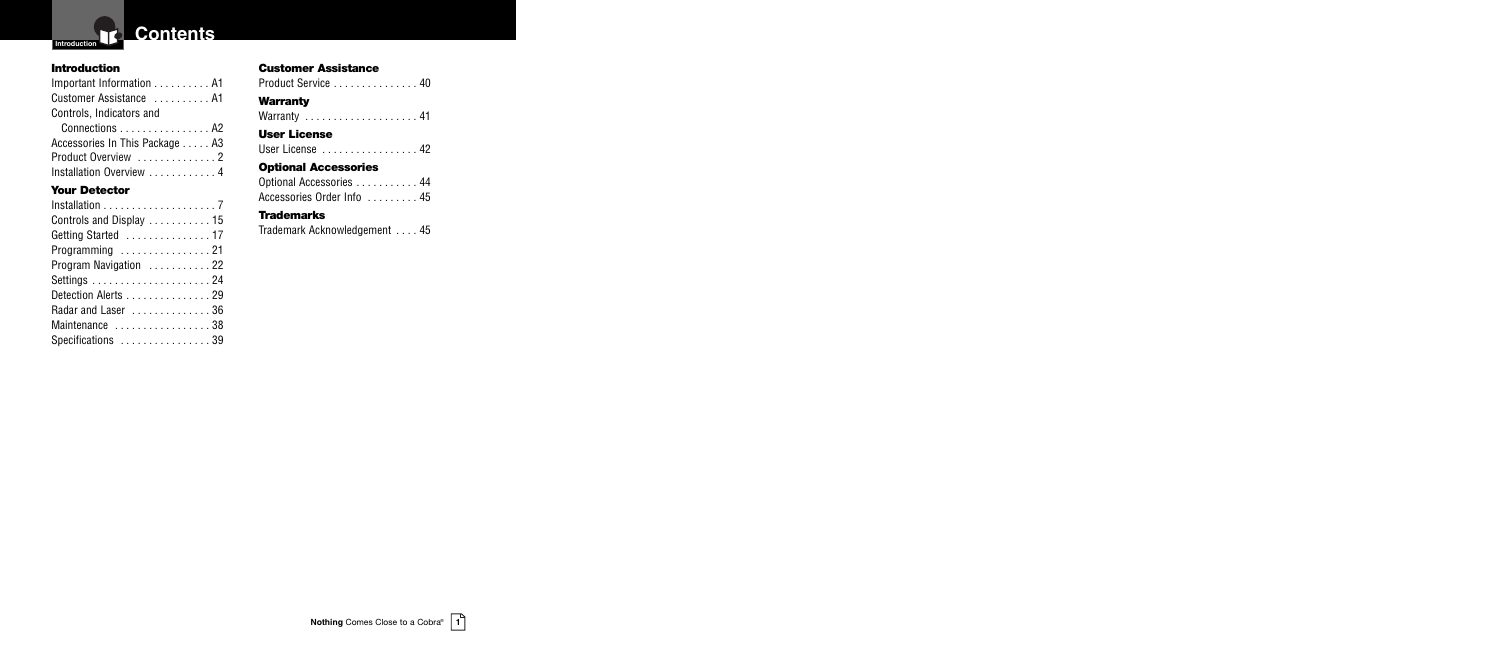

## **Cobra XRS R8 and XRS R10G •**

## **CAUTION**

Modifications or parts not approved by Cobra Electronics Corporation may violate FCC Rules and void authority to operate this equipment.

Read and understand the information in the **Installation Overview** and **Installation** sections of this manual for best operation.

The XRS R8 consists of a Main Detector Unit (MDU) and a wireless Remote Display Unit (RDU). The XRS R10G adds a Global Positioning System Locator module, providing fixed red light/speed camera and caution area location-based alerts. The XRS R8 can be upgraded with the optional Cobra GPS Locator to provide fixed red light/speed camera and caution area location-based alerts.

## **Main Detector Unit (MDU)**

The MDU is equipped with an adjustable, two-position bracket for detection operation in the down (horizontal) position or in the up position for a less visible profile from the outside. The MDU issues audible messages during power-on and self-testing. The MDU is equipped with a power button to turn the unit On and Off.

The MDU contains detection function sensors so proper mounting and orientation are important.

**Product Overview** 

## **Remote Display Unit (RDU)**

The RDU is a wireless remote controller/display module that shows alerts detected by the MDU. The RDU display uses an Extreme Bright DataGrafix™ (Organic Light Emitting Diode) Display to show large graphical alerts as signals are detected.

The RDU uses a rechargeable lithium-ion (LiON) battery and is supplied with a holster and clips for mounting on heating/air conditioner vents or sun visor. A 12V to 5V USB Power Adaptor with cigarette lighter plug and a USB to Mini-USB Retractable Cable are supplied. The RDU can be charged in the vehicle using these two components or by plugging the USB to Mini-USB Retractable Cable to the USB port of your personal computer.

The normal Auto Dark screen is almost completely dark with only a moving dot. The Auto Dark screen provides discreet usage and helps conserve RDU battery life. The display color can be changed to match most dash illumination.

#### **Global Positioning System Locator – (XRS R10G Only)**

The GPS Locator module tracks vehicle location. It uses a database that provides alerts as you approach photo-enforced intersections, roads with fixed red light/speed cameras and caution areas.

Use the GPS Locator functions to program alerts and store up to 1,000 user programmable Location Alerts. Software will be available to update the database and stay current with future photo enforced locations and caution areas. The GPS Locator module has no external controls and plugs into the MDU.

## **Registering Your Detector**

To register your Cobra XRS R8 or XRS R10G go to www.cobra.com. Click on the Product Registration tab.

**2 English**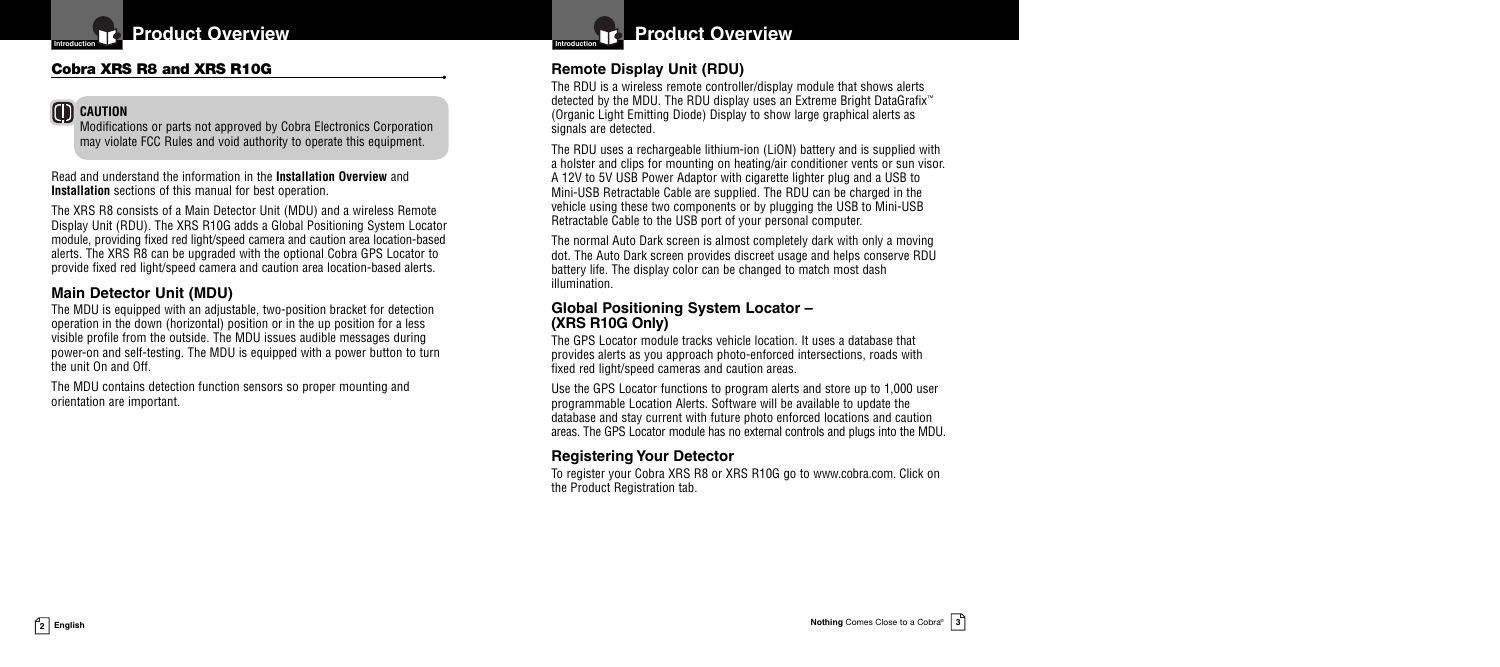

**Installation Overview**

## **Mount Unit**

## **Main Detector Unit (MDU)**

- **Note:** To power the MDU, use one of the two power cords provided (See Page A3).
	- **12V Power Cord with In-line Fuse for Hardwired Installation:** For connection to vehicle's fuse box or battery, or
	- **12V Power Cord with In-line Fuse and Cigarette Lighter Plug:** For connection to 12-volt vehicle accessory outlet (cigarette lighter plug).

Fuse box hard wiring is recommended. Use this configuration to provide a more discreet installation. **If you are unsure about making this connection yourself, contact a professional installer. Cobra does not warrant any damages to the product or vehicle that may occur as a result of improper installation.**

#### **On a negative grounded vehicle:**



- 1. Connect the positive wire [marked with a tag (+)] of the DC power cord to an accessory 12V fuse that is controlled by the ignition switch (Figure A).
- 2. Connect negative wire (-) to a chassis ground location (Figure A). Body paint may need to be removed to assure a good ground connection.

#### **Installation Overview** ro



Mount the MDU high on windshield to right of rear view mirror (Figure B). The MDU must have a clear view through the windshield, **be parallel to the road** (Figure C) and have clearance to snap into the "up" position.

Position the MDU for easy access to power switch, cable connections and for mirror movement. Mount the MDU on the windshield close to the headliner. (See page 7 for details.)



*IMPORTANT: Do not block the MDU lens with the sun-shaded area of the windshield (Figure D).*

Heated windshields currently available on some vehicles (Instaclear for Ford, Electriclear for GM), may block or weaken incoming signals. Consult your automobile manufacturer.

**4 English**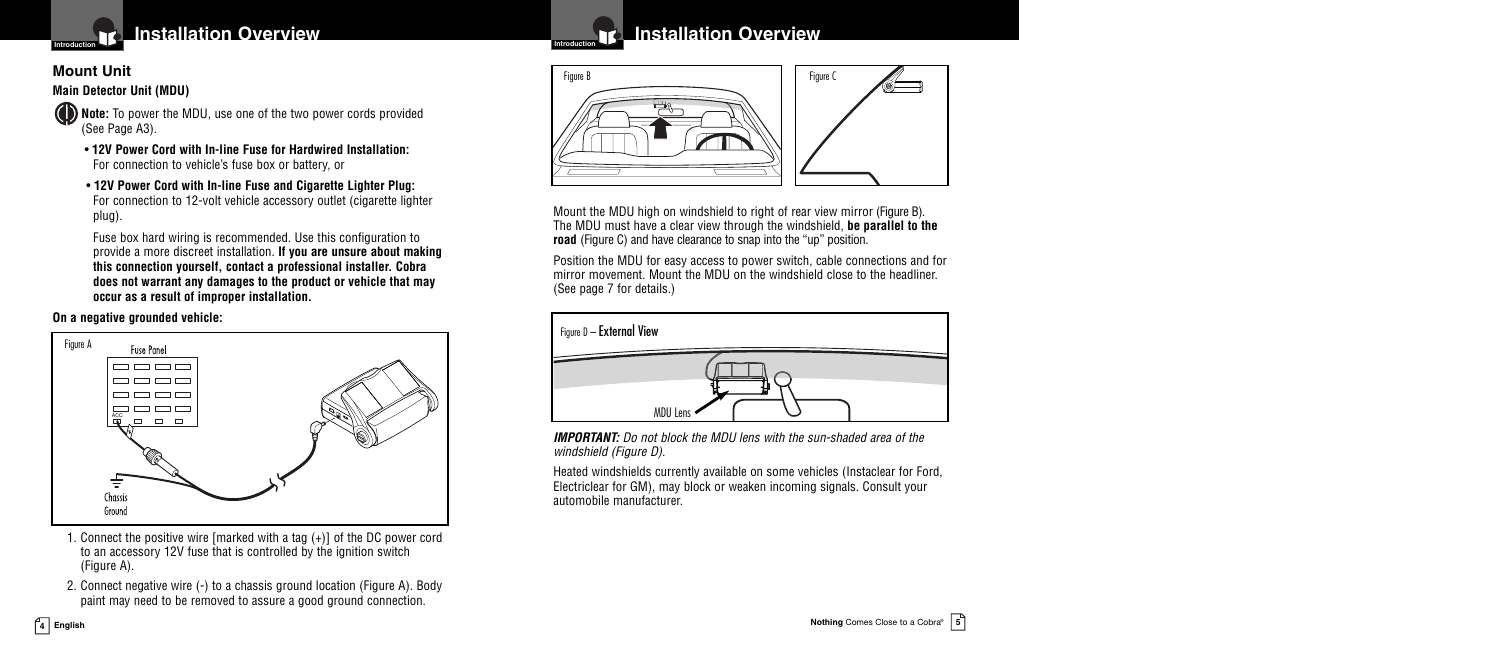## **Installation Overview**

## **Clobal Positioning System Locator** – (XRS R10G Model Only) **and the Convention of Main Detector Unit (MDU)**



Mount the GPS Locator module to the MDU by plugging it into the USB port.

**Installation** 



**Introduction**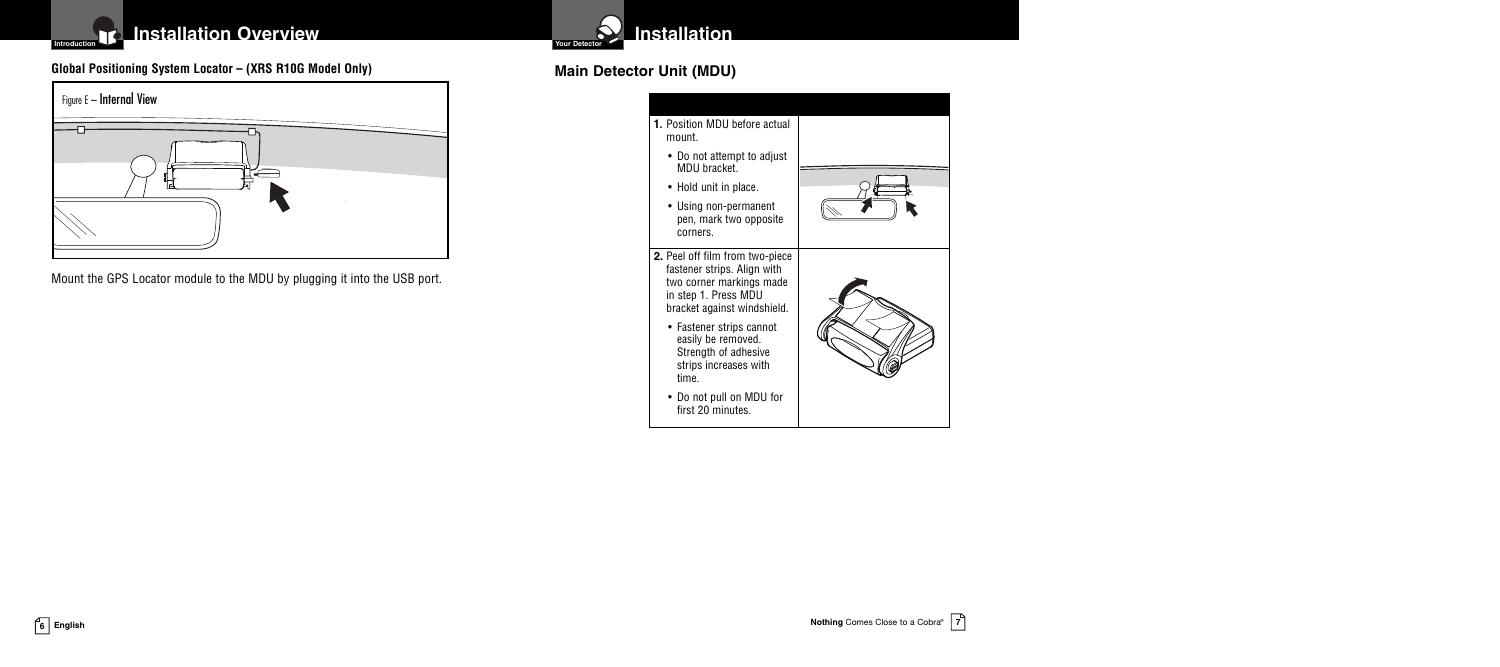





**Installation**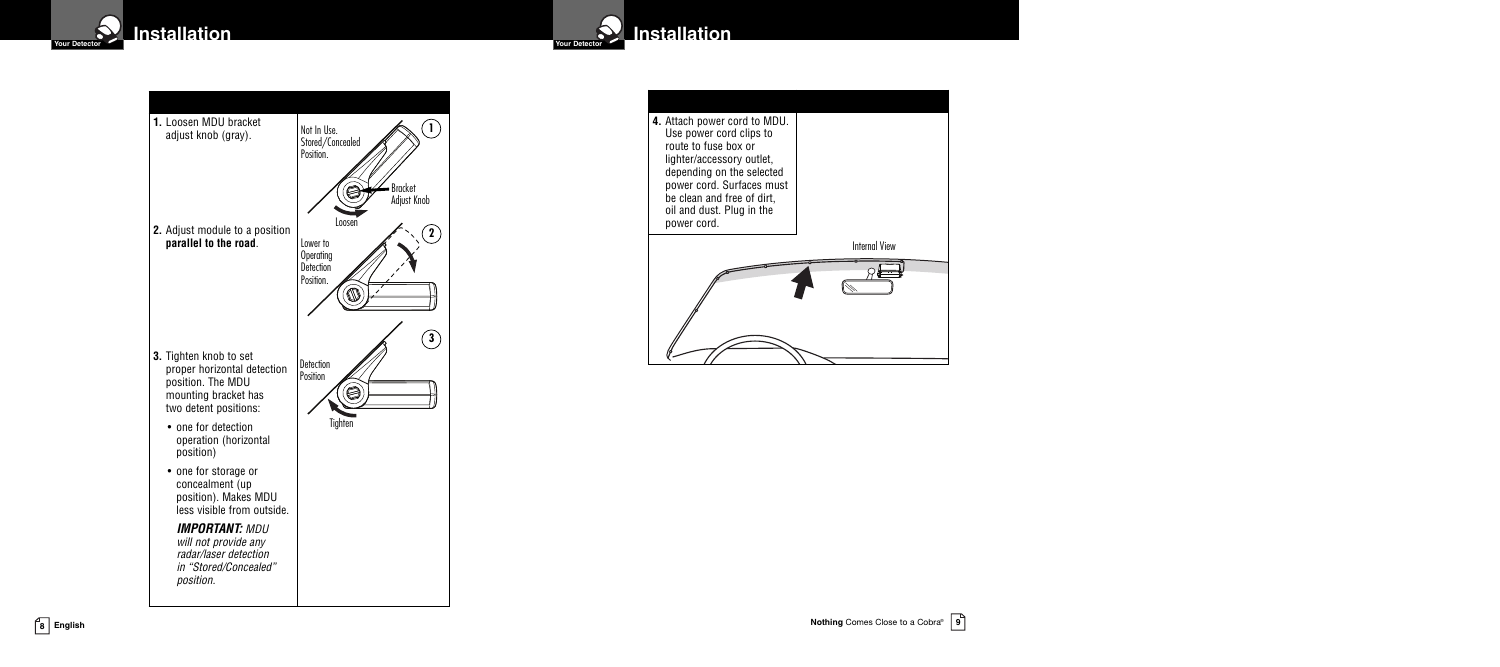

#### **Remote Display Unit (RDU) •**

#### **Battery Installation**





## **Battery Charging**

The unit is shipped with a sealed lithium-ion (LiON) battery pack that is rechargeable.

*IMPORTANT: Avoid temperature extremes (hot and/or cold) to help prolong battery life and performance. DO NOT leave RDU exposed to direct sunlight. If the RDU is mounted on vent, clip must be on lower fin to avoid hot air blowing on RDU battery compartment.*

**NOTE:** When battery begins to discharge too quickly, it is time to install a new battery.

## **CAUTION**

This lithium-ion (LiON) battery should only be recharged inside the RDU. Do not substitute any other type of charging adapter or charging base to charge the battery. Battery damage, fire or explosion may result.

**NOTE:** Lithium-ion (LiON) batteries are toxic. Please dispose of properly. Some municipal waste disposal agencies have special provisions for battery disposal.

**WE NOTE:** After battery is fully charged, unit can be operated without retractable power cord until battery needs recharging.

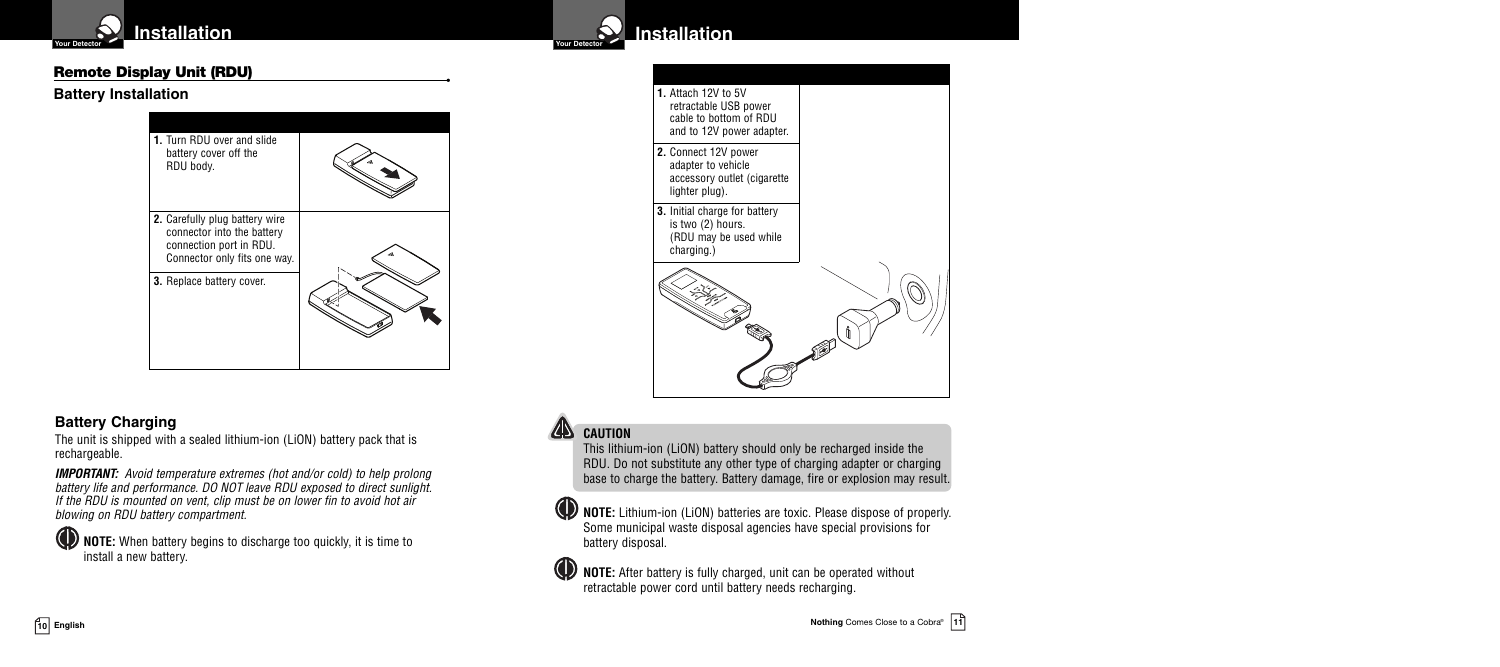

## **RDU Holster**

A holster is provided to allow you to position the RDU for best driver visibility and for access while charging the battery. A vent or visor clip will attach to the rear of the holster. Self-adhesive hook and loop strips are also included for alternative mounting locations.





## **Global Positioning System Locator (XRS Model R10G Only) •**



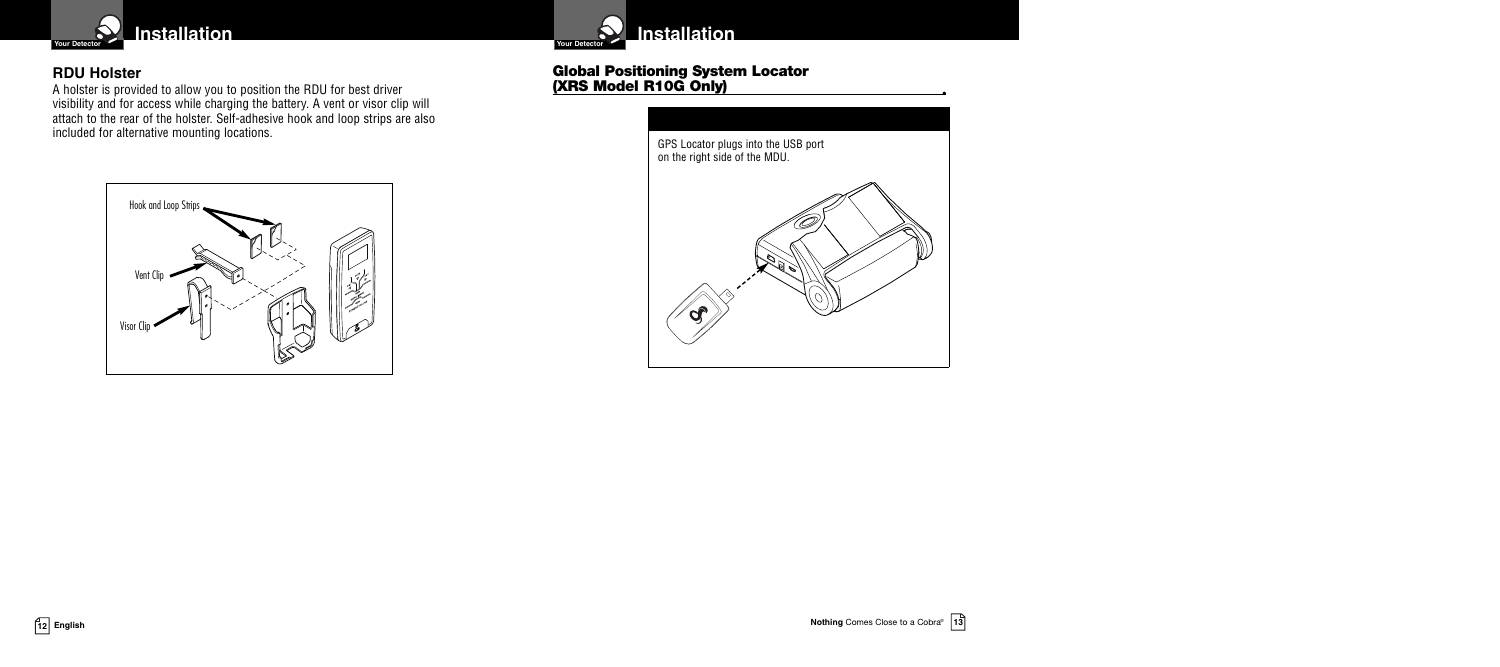

## **GPS Locator Initial Satellite Lock •**

The GPS Locator module now needs to detect the Global Positioning satellites.



**IMPORTANT:** This procedure may need to be repeated if the unit has not been used for a prolonged period of time.



## **Controls and Display**

## **RDU Controls**

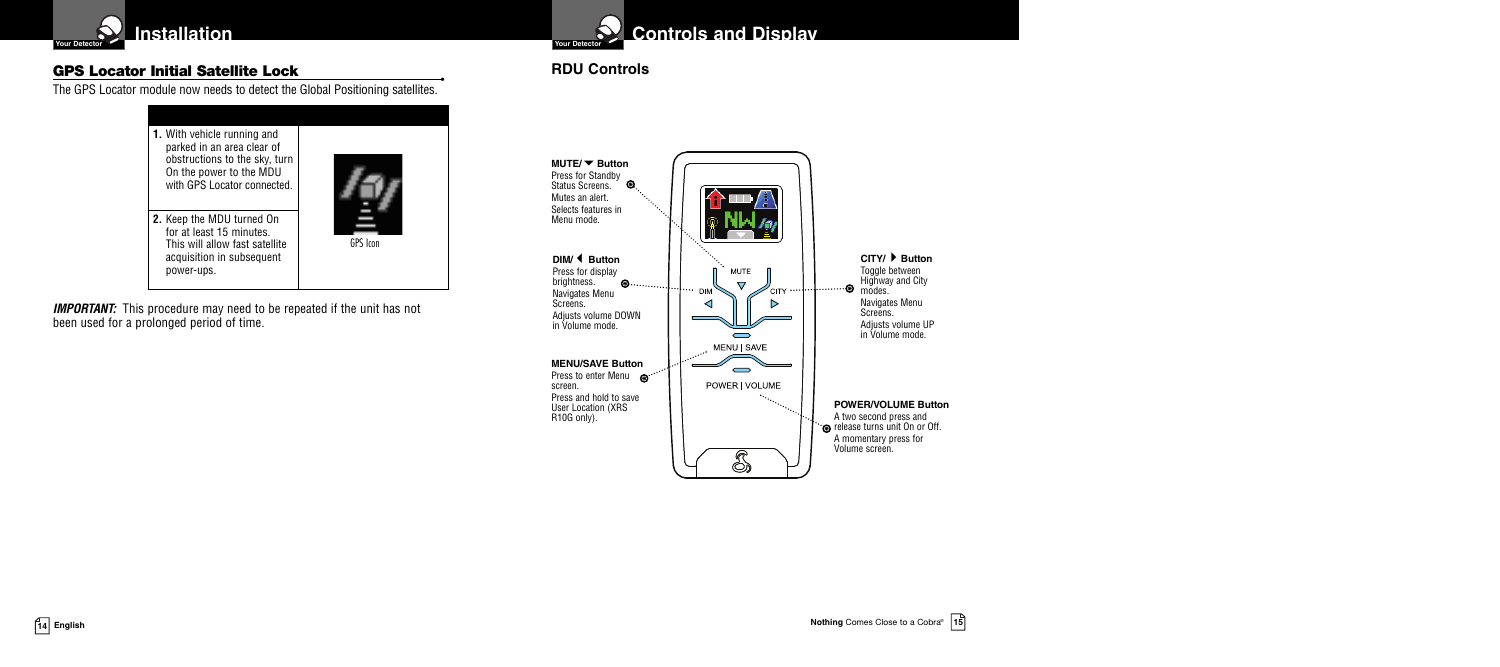

**Prour Detector Controls and Display Controls and Display** 

#### **RDU Display** Standby Screen



**\*Note:** The GPS icon, Compass and other GPS features only display if GPS Locator module is connected (optional for XRS R8, standard on XRS R10G).

# **Your Detector**

#### **Power On/Off •**

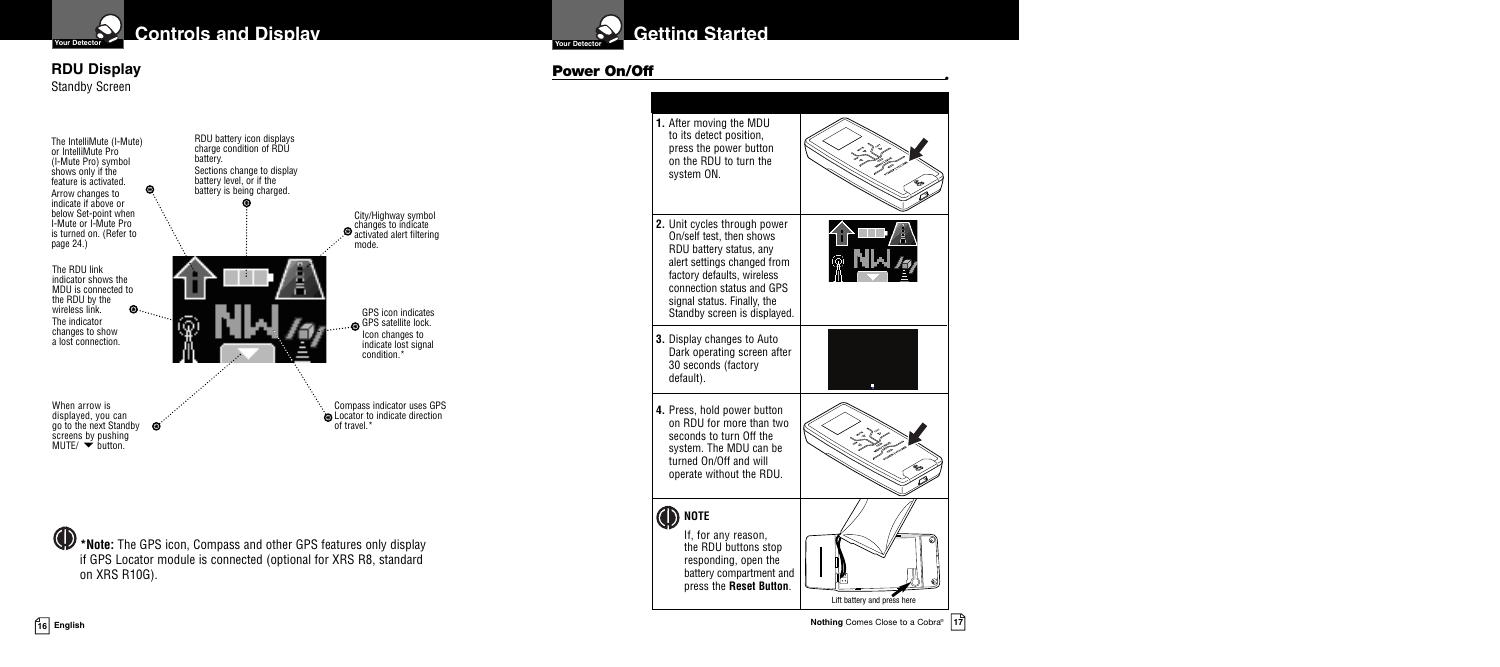

## **Standby Screens •**

Press Mute/ $\blacktriangleright$  while the Standby screen is displayed to cycle through different Standby screens.

The Standby screens will be displayed in the following order:



**NOTE:** Last Standby screen viewed will be displayed when exiting Auto Dark mode.



## **Main Standby Screen**

Standby screen displays information about detector: alert filtering, automatic muting functions and RDU battery status. If GPS Locator is connected, compass heading and GPS status icon also display.



#### **RDU Battery**

RDU Battery screen displays status of RDU battery. Indicates charge left in battery or if it is plugged into power source and is charging.



# I-MUTE CITY PRO

**I-Mute/I-Mute Pro and City or Hwy Mode** I-Mute screen displays status of alert filtering (City or Highway modes) and automatic muting (IntelliMute or IntelliMute Pro) functions. Refer to related sections to set these features.

## **Car Voltage**



**Car Voltage** 

Car Voltage screen displays voltage level of car battery. If battery voltage drops below 11.9 volts, an alert sounds. Low Car Voltage feature in Alert Settings programming must be activated.

## *Screens display only if GPS Locator is connected.*



#### **Compass** Indicates driving direction.



**Speed** Shows speed of vehicle (may be changed to km/h in Menu).

#### Lat / Lon



**Lat/Lon** Displays latitude and longitude of present location.



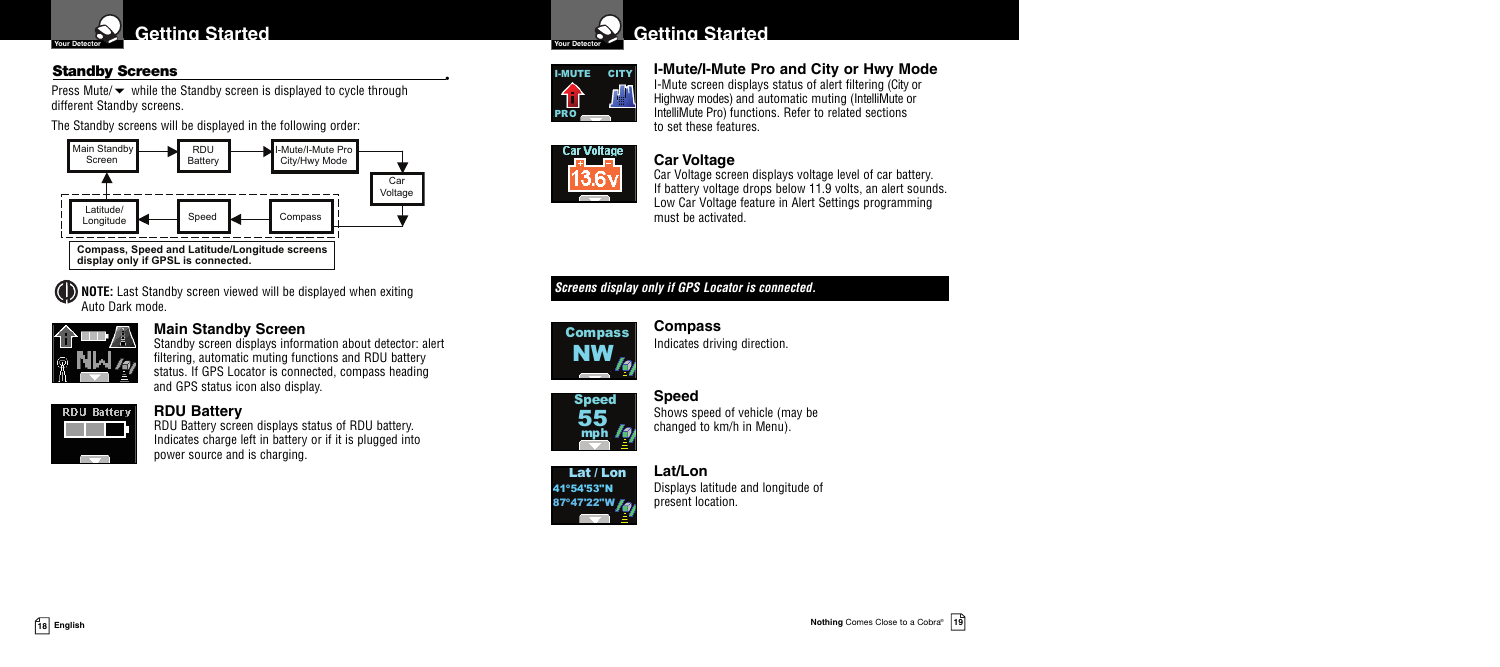



**Auto Dark •** When Auto Dark screen is engaged, a small dot displays at bottom of screen to show that power is on. Touch any button to recall Standby screen. Any alert will also exit Auto Dark mode.

## **IntelliShield Highway/City Modes •**



Your detector is equipped with IntelliShield false signal rejection technology which consists of a **Highway** mode and three different levels of **City** modes: City X, City X Beep Off and City X+K.



Highway mode provides full response to all signals detected. The City modes reduce false alerts while you are driving in or near urban areas where there are many sources for conflicting X or K band signals such as microwave towers and automatic door openers. The factory setting is Highway. The factory City mode default setting is City X; it can be changed in Menu mode (see page 12).

You can toggle between Highway and City modes by pressing the **City**  $\triangleright$  button.

**NOTE**: When you change to City mode, the unit will enter whichever city default mode is set at the time.

## **Muting Alerts •**

## **Manual Mute**

Press MUTE/ $\blacktriangledown$  button momentarily to turn Off Audio Alert during an Alert condition. Press MUTE/ $\blacktriangledown$  button again during alert to turn On Audio Alert. After current alert is gone, detector will un-mute and next alert sounds.



#### **Programming Overview •**



Begin all programming or setup with MENU/SAVE button. Select this to change USER or ALERT settings. USER settings customize how system handles alert filtering, audio-related options, visual options and system-related options. ALERT settings determine which ALERT types are activated. USER and ALERT settings on the XRS R10G model include GPS-related features.

Press MENU/SAVE button again to save feature and function changes and return to Standby screen. If a button is not pressed within 15 seconds while in Setup/Programming mode, Standby screen displays and settings made up to this point are saved automatically.



Enter USER or ALERT settings sub-menu and display shows left arrow  $\blacktriangleleft$ , down arrow  $\blacktriangleright$  and right arrow  $\blacktriangleright$ . Arrows correspond with arrows on DIM, MUTE and CITY buttons on RDU.

Press left arrow  $\blacktriangleleft$  to return to previous screen. Press right arrow  $\blacktriangleright$  to access next screen. Press down arrow

 $\bullet$  to make changes. Press MENU/SAVE button to exit setup program and save new settings.

Each of these functions and settings are explained in **SETTINGS** section of this manual



**NOTE**: Advancing at the end of menu returns to beginning of menu.

Setup/Programming mode cannot be accessed during an alert. Unit does not detect signals while in Setup/Programming mode.

You can restore all settings at once to factory state in the USER settings sub-menu.



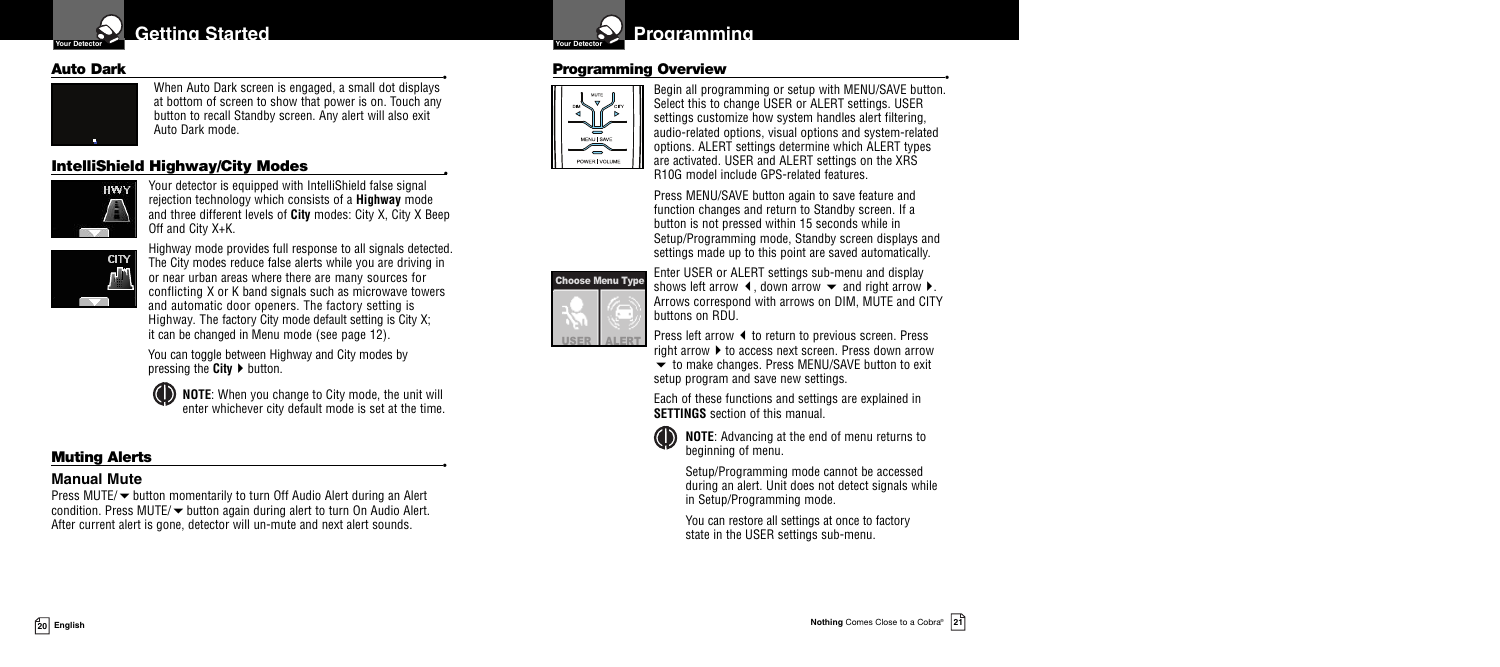

## **Program Flow Diagrams •**

I-Mute/ I-Mute Pr

> Speed Units

-----------

**This screen displays only if GPSL is connected.**

-<del>----------</del>-

## **User Settings Diagram**

Screens display in the following order when cycling through User Settings menu. Speed Units screen displays only if GPS Locator is connected to system. Pair RDU screen displays only if system detects a missing RDU connection.

Auto Mute

Smart Power Alert Type (Voice/ Tone)

Frequenc<br>Display

I-Mute Set Point

**This screen displays only if RDU lock is lost.**



## **Alert Settings Diagram**

Screens display in the following order when cycling through Alert Settings menu. Speed Alert, Display GPS Database Version and Delete ALL User Locations screens display only if a GPS Locator is connected to system.





City Mode (Default)

**Iser Setting** 

Restore **Factory** Settings

Pair Remote

<u> Lingual</u>

------------

**Nothing** Comes Close to <sup>a</sup> Cobra® **<sup>23</sup> <sup>22</sup> English**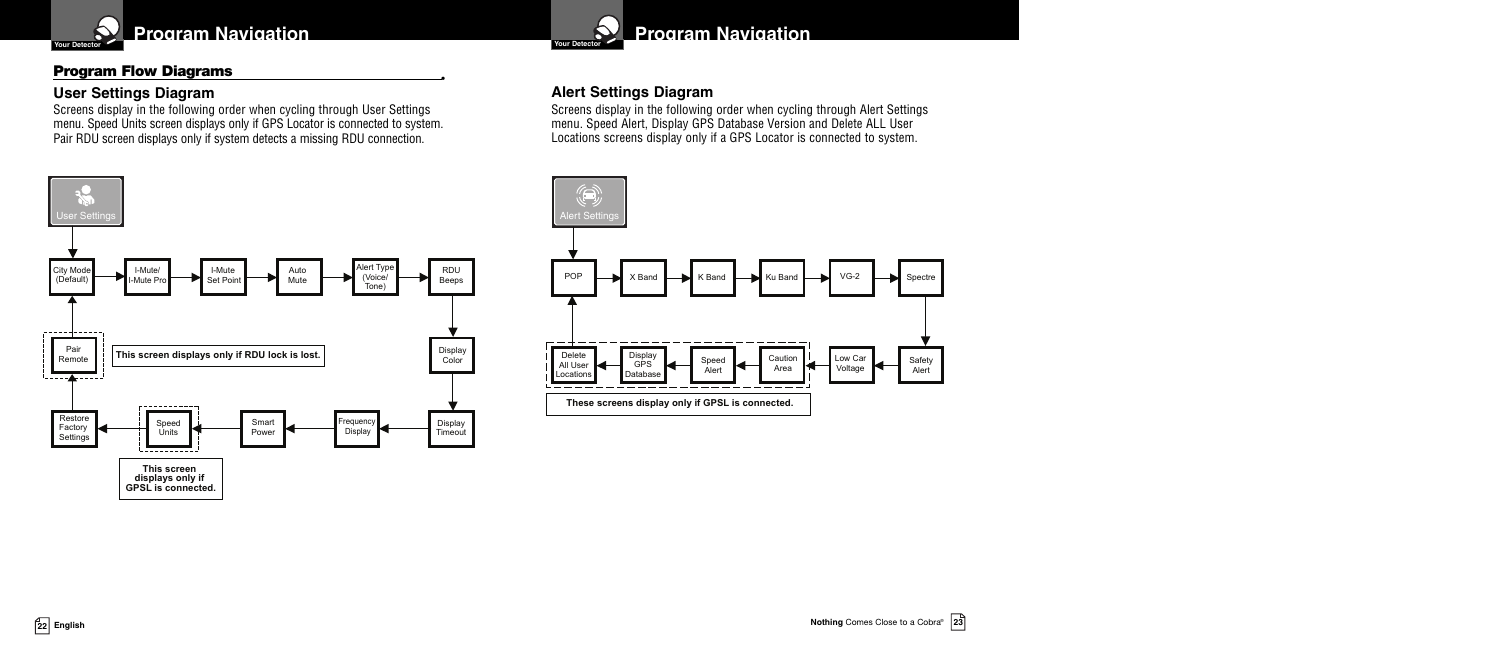

## **Programming User Settings •**

## **IntelliShield City Mode Default**

**City Mode Default** makes three levels of **Audio Alert** suppression available when you toggle from **Highway** to **City** mode (see page 20). The factory setting is City X.

**City X** sounds a single beep when an X band signal is first detected. The alert then sounds when signal strength reaches level 3.

**City X+K** combines the City X mode with prevention of K band audio alerts until the signal strength reaches level 2.

**City X Beep Off** blocks all X band audio alerts until the signal strength reaches level 3.

The City Mode Default can be changed in Menu mode. It can also be changed at any time the detector is in Standby mode:

- **1.** Press and hold the **City button for at least two seconds.** The three City modes will be sequentially displayed for three seconds each as long as the button is pressed.
- **2.** Release the City ► button while the desired City mode is displayed to set that mode as the default.

#### **IntelliMute and IntelliMute Pro Modes**

**IntelliMute** and **IntelliMute Pro** are two features that are active at slow speeds and when your vehicle is stopped. Both depend on your detector sensing the vehicle's engine "revs" (RPMs) to function. Either feature can be turned On in Menu mode, but not both at the same time. The factory settings are IntelliMute Off and IntelliMute Pro Off.

After turning On IntelliMute or IntelliMute Pro, you must then set an Activation Point for your engine's RPMs (see page 26). Whenever the RPMs are below that point, IntelliMute will begin muting or IntelliMute Pro will turn Off the radar detection circuits. The Activation Point will be stored in memory and recalled each time the power is turned On.

**NOTE:** IntelliMute and IntelliMute Pro may not work with some vehicles because the unit cannot sense the engine's RPMs. In such a case, Auto Mute and City mode can reduce some unwanted audio alerts.



#### **IntelliMute Mode**

**IntelliMute** allows you to avoid audio alerts you don't need to hear because you are stopped or moving slowly. By sensing the RPMs of your engine, IntelliMute knows when you are at low speed and automatically mutes alerts (except for strobe signals from emergency vehicles). It works with all City and Auto Mute modes.

The IntelliMute icon will appear in the display when IntelliMute is On and the activation point has been set. Whenever engine RPMs are below the Activation Point, the arrow points down. When RPMs are above the Activation Point the arrow points up.



#### **IntelliMute Pro Mode**

**IntelliMute Pro** prevents detection by radar detector detectors (RDDs) such as VG-2, Spectre I and Spectre IV+ when traveling at slower speeds. It is intended for use by experienced users only.

When IntelliMute Pro is turned On, and engine RPMs are below the IntelliMute Pro Activation Point, your detector's radar detection circuits are turned Off to prevent detection by RDDs.

The IntelliMute Pro icon will appear in the display when IntelliMute Pro is On and the Activation Point has been set. Whenever engine RPMs are below the Activation Point, the arrow points down with the "i" blinking. When RPMs are above the Activation Point the arrow points up with the "i" blinking.





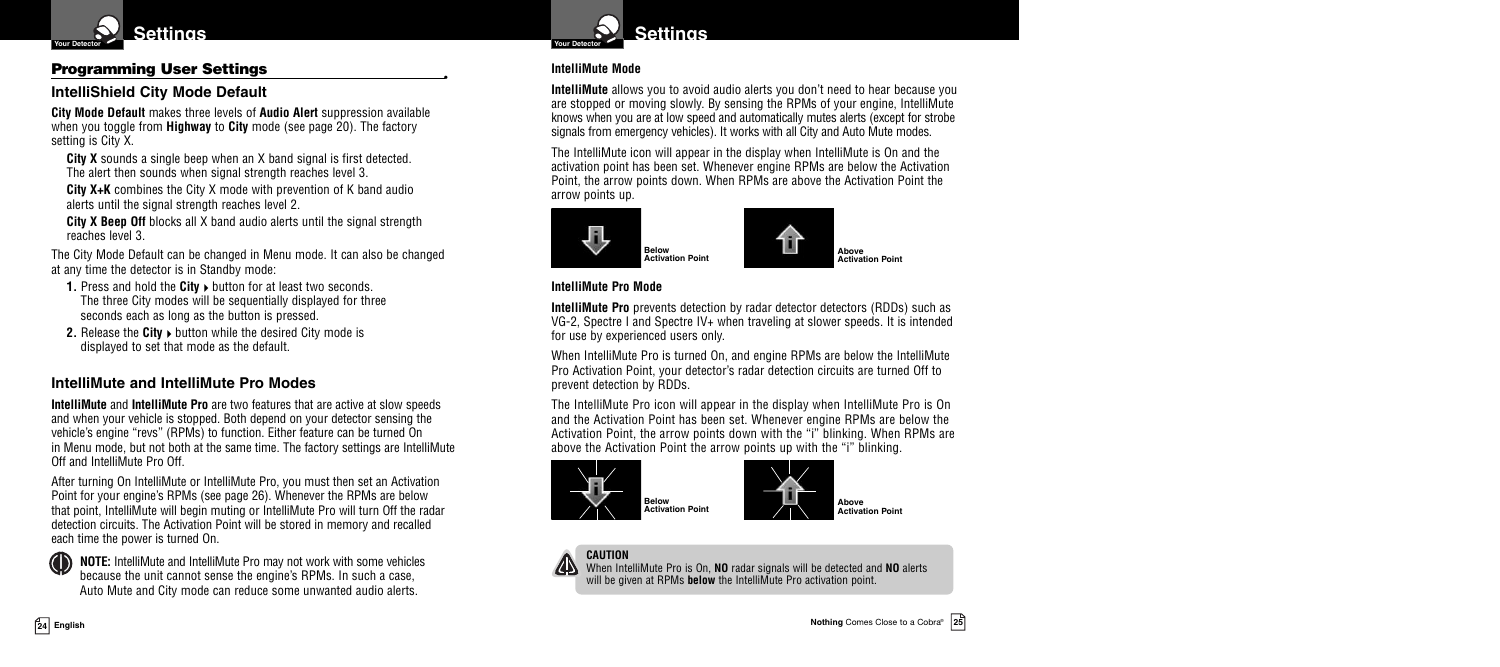

#### **Set Activation Point**

After the detector is installed in your vehicle and **IntelliMute** or **IntelliMute Pro** is turned On using Menu mode, press the **City**  $\triangleright$  button to advance to the IntelliMute Set Point screen where the Activation Point can be set.

At the Set Point screen:

**1.** Press the **Mute**  $\blacktriangleright$  button to advance to the Setup screen.

**2.** Press and hold the vehicle accelerator at the desired engine RPMs.

**3.** Press the **Mute** <del>▼</del> button to complete the setting process.

The system will store the engine RPM setting and provide a completion message on the display as well as a tone or voice message.

**NOTE:** If the unit is unable to sense usable pulses within three seconds or if you do not set a rev point within 30 seconds of beginning the setup, IntelliMute or IntelliMute Pro will indicate an error. If you do not try again within five seconds, it will automatically turn Off. The unit will provide corresponding messages for these conditions.

Once an activation point has been set, you can easily change it by going to IntelliMute / IntelliMute Pro in User Settings Menu and repeating the three-step setup process.

If, for any reason, the unit stops sensing your engine's revs, IntelliMute or IntelliMute Pro will indicate an error and automatically turn Off.



**NOTE:** The rev point must be reset if you use your detector in a different vehicle.

**CAUTION**

Do not attempt to set the rev point while driving. Your vehicle should be parked and idling to avoid a collision during the process.



#### **Auto Mute Mode**

When **Auto Mute** is on, it automatically reduces the audio volume of all alerts after they have sounded for four seconds. The signals will remain muted for as long as the signal is detected. When Auto Mute is off, the alerts will sound at full volume for as long as the signal is detected. The factory setting for Auto Mute is On. Press MUTE/ $\blacktriangledown$  to toggle between Auto Mute vs. Manual Mute.

## **Voice or Tone Mode**

Set detector to sound alerts and confirm program settings with a Voice or a Tone. Voice Alert provides voice messages in addition to tones. Tone Alert provides tones only. Factory setting is Voice Alert.

## **Remote Display Unit (RDU) Beep Level**

RDU Beep sets the volume level for the keypad confirmation tones of the RDU. Choose from Low, High or Off RDU beep level volumes.

## **RDU Display Color**

The RDU screen color theme is customizable to match your personal preference or your vehicle's dash illumination. Choices include Multi-Color, Red, Blue, Orange or Green. Factory setting is Multi-Color.

## **Display Timeout**

Display Timeout determines how long RDU button backlight and display stays On before RDU screen switches to Auto Dark mode. Set RDU display time for 15 seconds, 30 seconds, one minute, three minutes or Always On. Factory default is 30 seconds.

**NOTE:** If selecting "Always On" setting, RDU battery will need charging more frequently.

## **Frequency Display Mode**

Different Ka radar and LIDAR (Laser) guns operate at various frequencies within their assigned spectrums. When Frequency Display is turned On, the signal frequency will be added to the alert. The factory setting for Frequency Display is Off.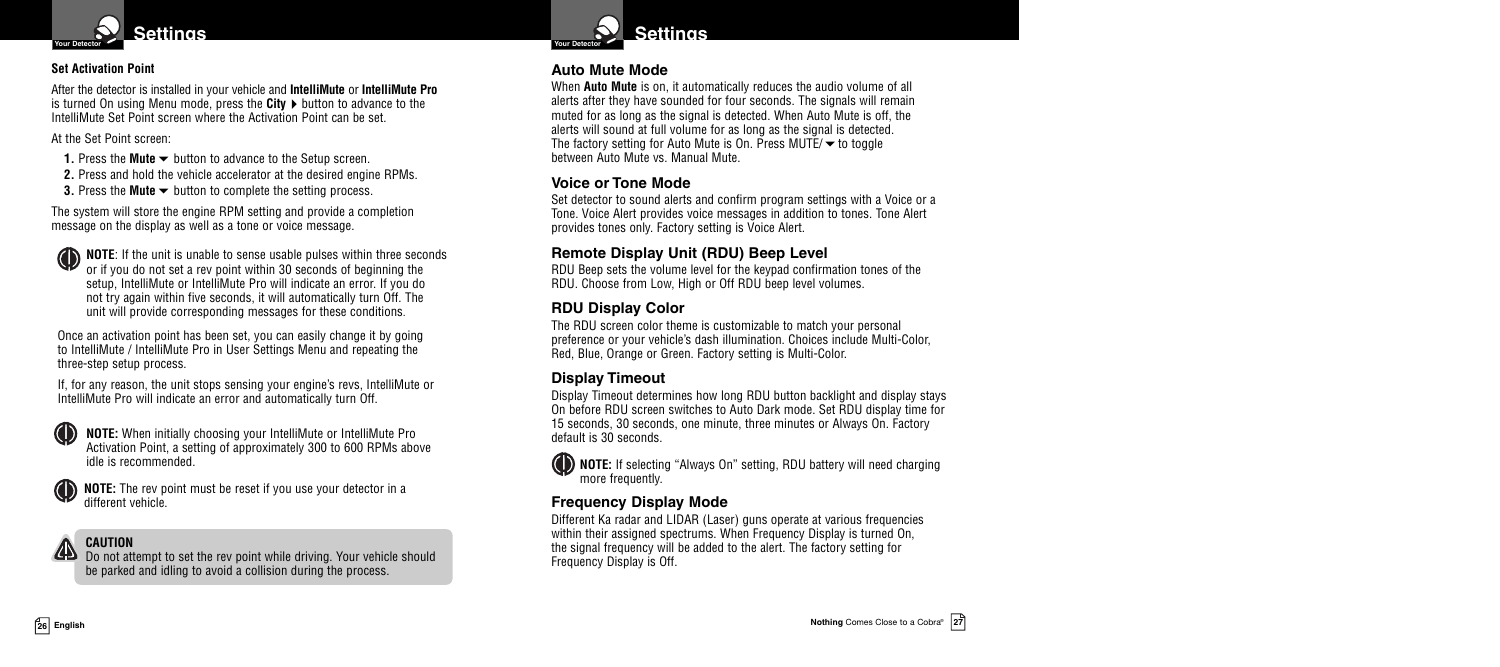

#### **Smart Power Mode**

SmartPower feature turns system Off five minutes after car's engine is turned off. Before SmartPower engages, three beeps sound and SmartPower flashes on display. Start the car or press Power/Pairing button to return to normal power. Factory setting is SmartPower OFF.

## **Speed Indicator (Shown only if GPS Locator is connected)**

Displays vehicle speed in miles per hour (MPH) or kilometers per hour (km/h). Factory setting is MPH.

## **Restore Factory Settings**

Restore detector to original settings here. Confirmation messages display during process.

## **Pair Remote**

If the MDU and RDU are not paired by wireless link, this User Settings menu item can be used to establish the link.

## **Programming Alert Settings •**

## **POP Alert**

With Pop Detect mode on, signals are detected and an alert given. During alert unit continues to detect other signals. Factory setting is Pop Detect Off.

## **X Band Alert**

With X Band Detect mode on, signals are detected and an alert given. During alert unit continues to detect other signals. Factory setting is X Band Detection On.

## **K Band Alert**

With K Band Detect mode on, signals are detected and an alert given. During alert unit continues to detect other signals. Factory setting is K Band Detect On.

## **Ku Band Alert**

With Ku Band Detect mode on, signals are detected and an alert given. During alert unit continues to detect other signals. Factory setting is Ku Band Detect Off.



## **VG-2 Alert**

Detector is undetectable by VG-2 detection devices. An alert is given when such a device is in use near the vehicle. When VG-2 Detect mode is On, VG-2 signals are detected and an alert given. During alert unit continues to detect other signals. Factory setting is VG-2 Detect Off.

## **VG-2 Audio Mode**

When VG-2 Audio mode is On, alerts are heard and displayed. This setting is only available if VG-2 Alert is On. Factory setting is VG-2 Audio Off.

## **Spectre I & IV+ Alerts**

Police use radar detector detectors (RDDs) to spot users of radar detectors. Your detector is able to identify signals from **Spectre I** and **Spectre IV+** RDDs and can provide alerts when any of these or similar devices are in use near your vehicle.

Your detector **can** be spotted by Spectre IV+ RDDs, but is invisible to Spectre I RDDs. You can choose whether you want to be alerted to Spectre I & IV+ RDD signals. The factory setting is Spectre Detect Off.

## **Spectre Audio Mode**

When **Spectre Audio** mode is on, alerts will be sounded as well as being displayed on the screen. This setting is only available if Spectre Alert is on. The factory setting is Spectre Audio off.

## **Safety Alert**

When Safety Alert mode is On, Safety Alert radar signals are detected and an alert is given. During alert unit continues to detect other signals. Factory setting is Safety Alert On.

## **Low Car Voltage Warning**

Many U.S. cars have continuous power to 12V outlet and if a device is connected/kept on, it will drain vehicle's battery. To avoid this, XRS R8/R10G comes with SmartPower and Low Car Voltage Warning features.

The detector emits a car battery low alert when voltage drops below 11.9 volts. The detector enters SmartPower mode to avoid further battery draining. Factory setting is Car Battery Low OFF.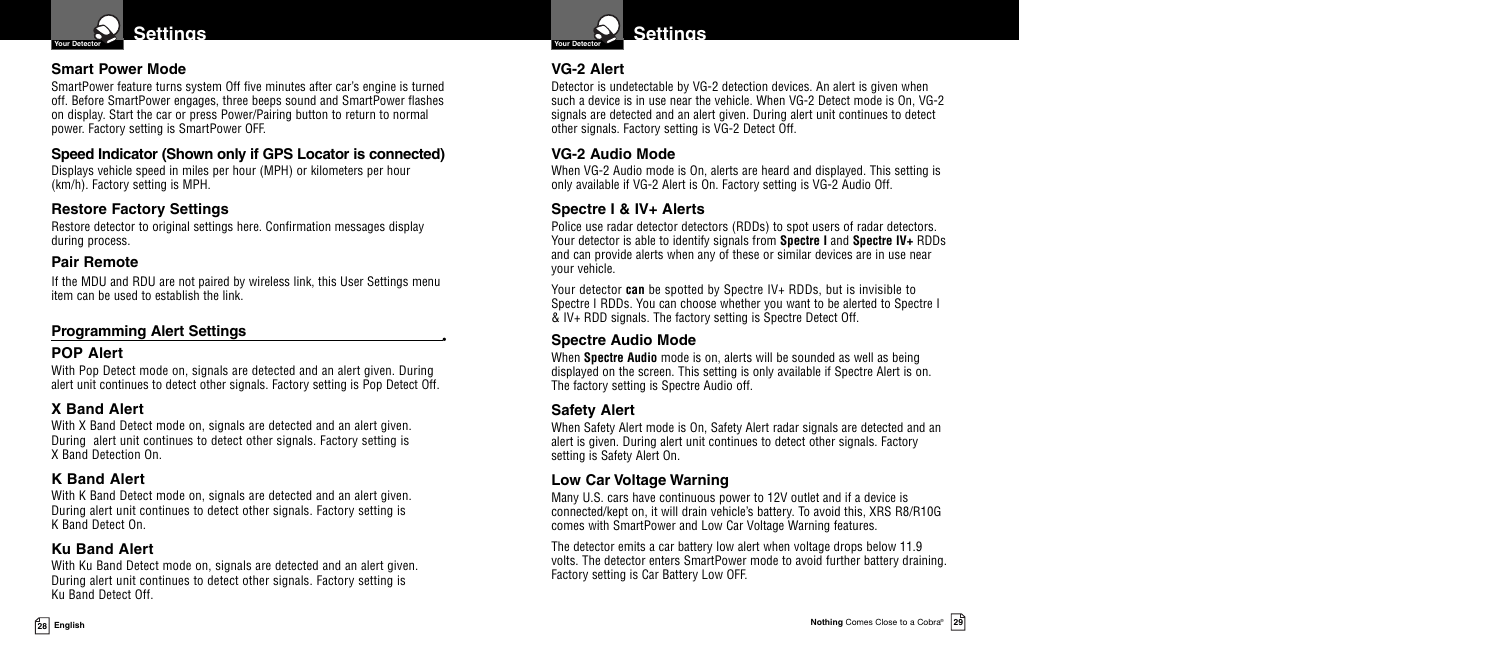

**Settings/Detection Alerts Voltage 19th Contracts Properties Properties Properties** 

#### *The following functions are available only if a Global Positioning System Locator is connected to the system.*

## **Caution Area Alerts**

If you have turned Caution Area Alert On, whenever your vehicle approaches a caution area (such as a high-accident intersection) contained in the built-in GPS Locator database, an alarm will be provided with a unique chime and the Caution icon will become progressively larger as you approach the location. The factory setting is Caution Area Alert Off.

## **Speed Alert**

The Speed Alert with the GPS Locator module tracks vehicle speed and sounds an alert when set speed is exceeded. Speed settings increase or decrease in 5 MPH or km/h increments, depending upon Speed Units chosen in User Settings. Speed Alert must be turned On to see Adjust Speed Setting screen. Factory setting is Off.

## **Display GPS Database Date**

The GPS database screen is only informational. The screen changes only when you have updated the database.

## **Delete all User Locations**

Delete all user-programmed location alerts with this screen.

## **Detection Alerts •**

## **Alert Screens**

All alerts have a unique tone and a vocal alert if the Voice Alert feature is activated. The numbers from 1 to 5 next to the radar signal type indicate signal strength from lowest to highest.

## **Radar Alerts**

Radar alerts for X band, Ku band, K band and Ka band generate a screen display "RADAR," signal type and a number (1-5) indicating the signal strength. A unique tone sounds with a vocal alert if the Voice Alert feature is activated.





## POP, VG2, SP1 or SP4 display depending on signal type detected.



## **Laser Alerts**

Laser alerts are indicated by an "L" and laser signal type. Other Laser types will be indicated by the word LASER as shown in the display at the right.



## **Frequency Display Mode**

Various Ka radar band and LIDAR (Laser) guns are made to operate at different frequencies within the spectrums assigned to them. When these signals are detected, their frequencies will be added at the top of the display screen, when this feature is enabled.

 $k$ 34.9GHz **UltraLyte** L 100 PPS **Ka Radar Typical Laser**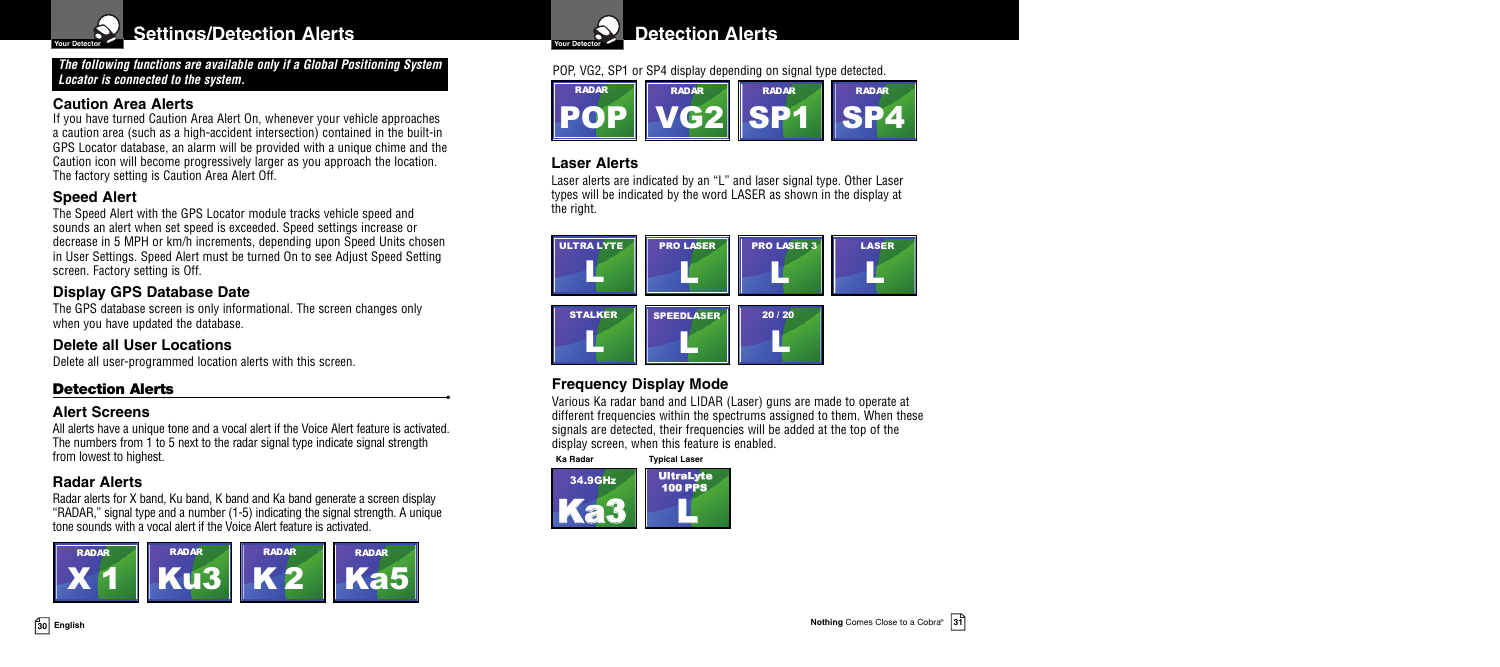

## **Detection** Alerts **Voltage** *Detection* Alerts



**Emergency Vehicle Alerts**

Emergency vehicle alerts are indicated by "EV" and the label "EMERGENCY."



**Road Hazard Alerts** Road Hazard alerts show "RH" and "ROAD HAZARD."



**Railroad Alerts**

Railroad alerts generate "RR" and "RAILROAD."



## **Low Car Voltage Alert**

The detector emits a car battery low alert when voltage drops below 11.9 volts. The detector enters SmartPower mode to avoid further battery draining.

#### *The following screens are shown only if a Global Positioning System Locator is connected to the system.*

A detector system with a GPS Locator also provides alerts based on vehicle location and information in its databases. The icon increases in size as described. In Multi-Color theme, the icon also changes from green, to yellow, to red.



#### **Photo Enforcement Alerts**

An alert to a Photo Enforcement area is indicated by a camera surrounded by a circle. As you get closer to the photo enforced location (automated speed and red light cameras), the circle and the camera get progressively larger and you hear a unique chime. If the Voice Alert is activated you will also hear a voice alert.





## **Caution Area Alerts**

An alert to a Caution Area (such as speed traps and highaccident intersections) is indicated by an exclamation point surrounded by a circle. As you get closer to the progressively larger and you hear a unique chime. If the Voice Alert is activated, you will also hear a voice alert.

## **User Location Alerts**



The system can store up to 1,000 User Programmable Location Alerts set to give hazard warnings not known to the GPS Locator database. The screen displays a flag surrounded by a circle. When approaching a stored location, the circle and flag get progressively larger. In addition, a unique tone sounds as vehicle approaches location. A voice alert sounds if Voice Alert is activated. User Alerts can be saved by pressing and holding the MENU/SAVE button for 2 seconds.

**NOTE:** A particular User Location can be deleted only  $\Psi$  when the vehicle returns to that location and receives a User Location Alert. Press MENU/SAVE to delete that location.

A confirmation screen displays with "Yes" and "No" selections. Press "Yes" to confirm User Location Deleted. Press "No" to cancel delete. All User Locations can be deleted at once in Program Alert Settings.

## **Speed Alerts**



Speed alerts are generated when the GPS Locator senses the vehicle is going faster than the speed setting programmed in the Alert Setting menu. The display indicates actual vehicle speed and a tone sounds. All radar, laser, strobe and safety alerts have priority and override this alert.

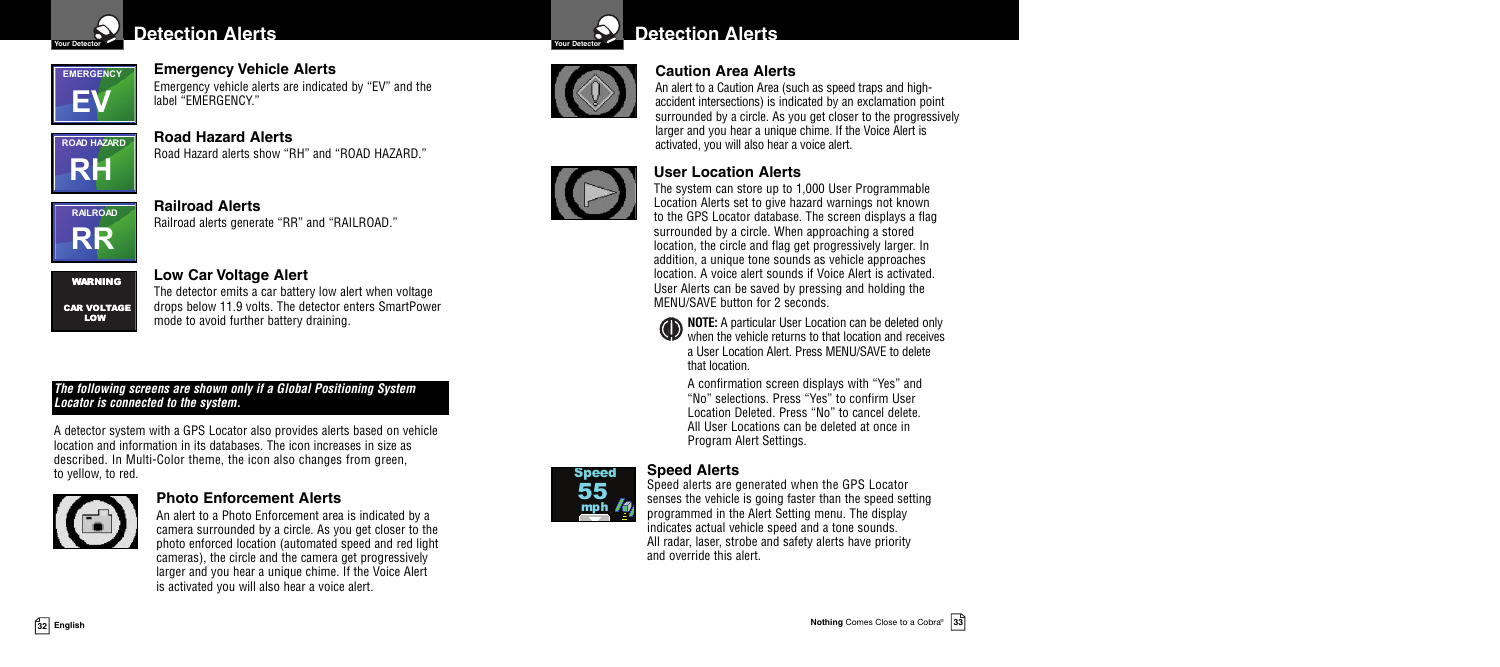

In conjunction with detection of a Location Based Alert, **IntelliScope** provides information about the direction of the Location relative to your moving vehicle.

The following descriptions use a **Photo Enforced** location as an example. In **Caution Areas** and **User Locations** their signal icons and related text will substitute for the Photo Enforced ones shown in these examples.

Three screens will sequence on the display to identify the type and direction of the location generating the alert. The continuous part of the sequence will repeat as long as the alert is active.

**Screen Sequence In Zone 1 For Location Straight Ahead**

As a location is approached, the arrows will point to the location while alternating with the alert icon and text as shown in the sequence below. The sequence will repeat as long as the alert is active.

Begin Alert



Continuous Alert



**IntelliScope Alert Arrow Sequence For A Location Directly Ahead**

While approaching a Photo Enforcement Location on your route that is directly ahead.



**(C)** NOTE The arrow disappears in Zone 3 when you are close to the Location.



## **IntelliScope •• IntelliScope** *IntelliScope Alert Arrow Sequence When You Turn Toward The Location*

While approaching a Photo Enforcement Location involving a turn onto a cross street where it is located.

Zone 1 Zone 2 Zone 3



**(b) NOTE** The arrow disappears in Zone 3 when you are close to the Location.

#### **IntelliScope Alert Arrow Sequence When A Location Is Off Your Route**

While approaching and passing a Photo Enforcement Location that is some distance away to the right of your route.



**(C)** NOTE The signal never enters Zone 3 since you never come close to the Location.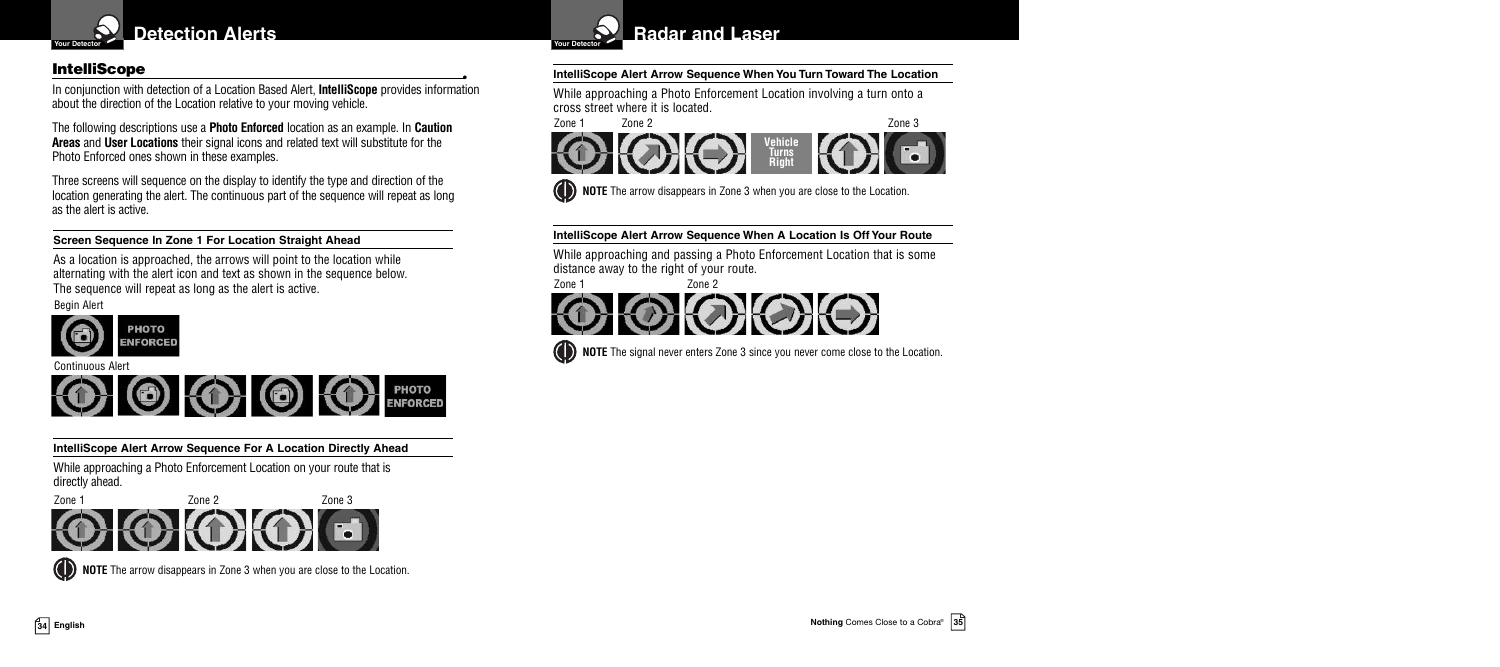

#### **Understanding Radar and Laser •**

#### **Radar Speed Monitoring Systems**

Three band frequencies have been approved by the Federal Communications Commission (FCC) for use by speed monitoring radar equipment:

| X band  | 10.525 GHz           |
|---------|----------------------|
| K band  | 24.150 GHz           |
| Ka band | $33.400 - 36.00$ GHz |

Your detector detects signals in all three radar bands, plus Ku band (13.435) GHz), which is an approved frequency used in parts of Europe and Asia.

## **VG-2 and Spectre**

**VG-2** and **Spectre I & IV+** are radar detector detectors (RDDs) that work by detecting low-level signals emitted by most radar detectors. Your detector does not emit signals that can be spotted by VG-2 and Spectre I RDDs. However, your detector **can** be spotted by Spectre IV+ RDDs. Your unit detects signals from these or similar devices and will alert you when such a device is in use near your vehicle.

#### SAFETY ALERT **Safety Alert Traffic Warning System**

FCC-approved Safety Alert transmitters emit microwave radar signals that indicate the presence of a safety-related concern. Depending on the frequency of the signal emitted, it can indicate a speeding emergency vehicle, train or a stationary road hazard.

Because these microwave signals are within the K band frequency, most conventional radar detectors detect Safety Alert signals as standard K band radar. Your detector, however, is designed to differentiate between standard K band and Safety Alert signals, and give separate alerts for each.

Safety Alert technology is relatively new. Safety Alert transmitters can be found in limited numbers in all 50 states, but the number is growing. Depending on your location, you may not receive these alerts regularly and may often encounter emergency vehicles, trains and road hazards without being alerted. As the number of transmitters increases, these alerts will become more common.

When you receive such an alert, watch for emergency vehicles ahead of you, on cross streets or behind you. If you see an emergency vehicle approaching, pull over to the right side of the road and allow it to pass.



#### **Strobe Alert**

Special strobes mounted on the light bars of authorized emergency vehicles (fire trucks, police cars, ambulances) automatically change traffic signals as the vehicle approaches an intersection. These strobes and the special strobe detectors located on the traffic signals are already in use in more than 1000 cities nationwide. Cobra's exclusive Strobe Alert detector detects these special strobes and sounds an emergency vehicle alert.

When you receive such an alert, watch for an approaching emergency vehicle and pull over to allow it to pass. Contact your local fire and police departments for information about coverage in your area.

## **LIDAR (Laser)**

The correct name for the technology that most people refer to as "laser" is actually LIDAR, Light Detection And Ranging. LIDAR operates much like radar. Its signal spreads out like a radar signal, though not as widely. Unlike radar, LIDAR must have a clear line of sight to its target vehicle throughout the entire measurement interval. Obstructions such as sign posts, utility poles or tree branches prevent valid speed measurement.

#### **Some common questions about LIDAR include:**

#### ■ **Does weather have any affect on LIDAR?**

**Yes.** Rain, snow, smoke, fog or airborne dust particles reduce the effective range of LIDAR and can, with dense conditions, prevent its operation.

#### ■ **Can LIDAR operate through glass?**

**Yes.** Newer LIDAR guns can obtain readings through most types of glass. However, the laser pulse also can be received through glass to trigger an alarm by your detector.

#### ■ **Can LIDAR operate while in motion?**

**No.** Because LIDAR operates by line of sight, the person using it cannot drive the vehicle, aim and operate the gun all at the same time.

#### ■ **Is LIDAR legal to use?**

Yes. It is legal in all 50 states.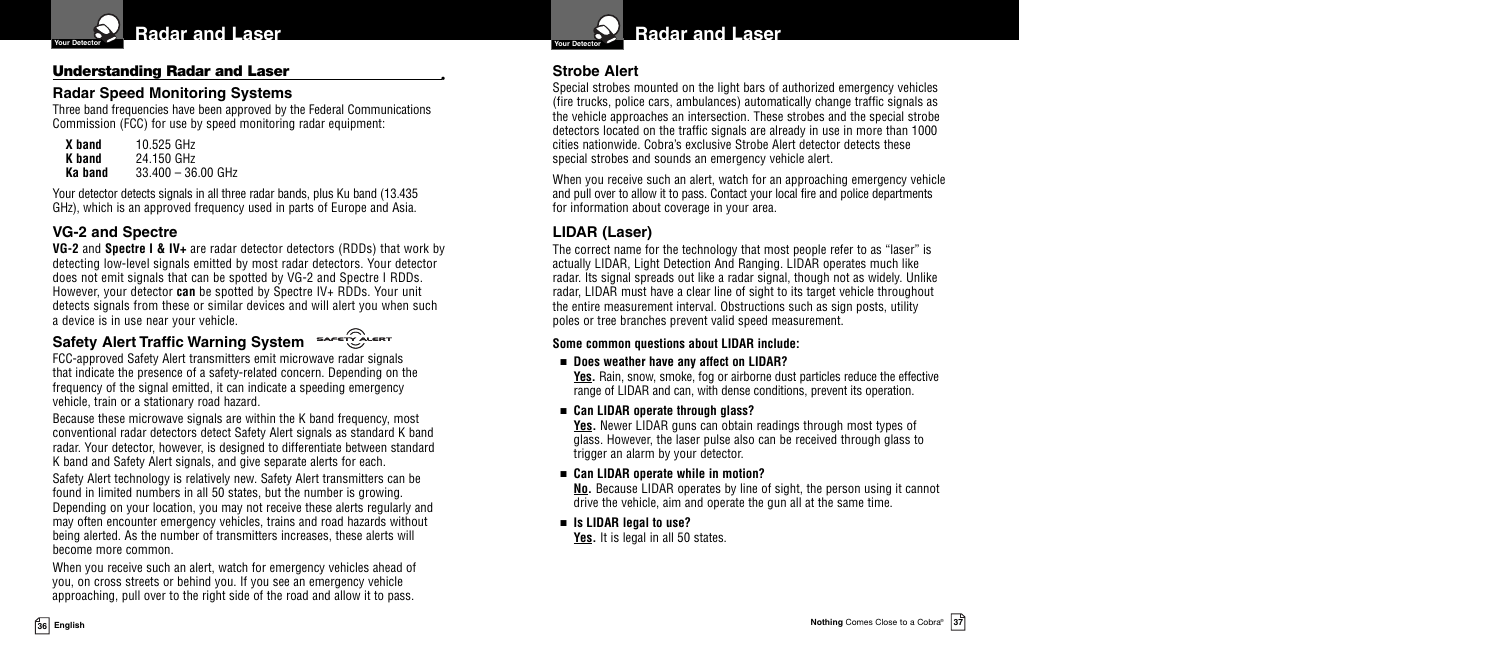

## **Pop Radar Guns**

The Pop Mode Radar Gun is a single-pulse Doppler radar that is a feature of a Ka (Bee III Ka radar gun) band Instant-On radar gun. It uses a single, shorttime pulse to measure the target vehicle's speed.

The Pop mode receiver senses Pop signals beyond the effective range of Pop radar guns. As the Pop mode receiver is so sensitive, you should limit the use of Pop Detect mode to highway and rural driving. As such, factory default is set to OFF.

**Maintenance**<br>Detector is designed and built to give years of trouble-free performance without service. No routine maintenance is required.

Follow these steps if unit is not operating properly:

- Make sure power cord is properly connected.
- Make sure lighter/accessory outlet of vehicle is clean and free of corrosion.
- Make sure power cord's accessory adapter is firmly seated in lighter/accessory outlet.
- Check power cord fuse (unscrew ribbed end cap of accessory adapter and examine fuse) or in-line fuse of cable to fuse box, depending on cord used. If required, replace with 2-amp fuse only.
- **NOTE:** Rechargeable battery packs should be recycled or disposed of properly in compliance with all applicable laws. Certain states or municipalities provide recycling and have established collection programs. Please contact your local waste removal authority for instructions.

## **WARNING**

Do Not put battery packs into fire or expose to high heat. They may explode.

## **CAUTION**

To reduce risk of damage, use only approved battery packs.

## **Band and Frequencies •**

| 10.525 | ± 0.050              | GHz                |  |
|--------|----------------------|--------------------|--|
| 24.125 | ± 0.125              | GHz                |  |
| 24.070 | ± 0.010              | GHz                |  |
| 24.110 | $+0.010$             | GH <sub>7</sub>    |  |
| 24.190 | $+0.010$             | GHz                |  |
| 24.230 | ± 0.010              | GHz                |  |
| 34.700 | ± 1.300              | GHz                |  |
| 13.435 | ± 0.050              | GHz                |  |
| 11.500 | ± 0.250              | GHz                |  |
| 13.300 | ± 0.200              | GHz                |  |
|        | <b>Not Disclosed</b> |                    |  |
| 910    | ± 50                 | nm                 |  |
| 700    | ± 300                | nm                 |  |
|        |                      | <b>Frequencies</b> |  |

This radar detector is covered by one or more of the following U.S. patents: 5,497,148; 5,594,432; 5,612,685; 6,078,279; 6,094,148; 6,621,447. Additional patents may be listed inside the product or pending.

**NOTE:** This device complies with part 15 of FCC rules: Operation is subject to the following two conditions: (1) This device may not cause harmful interference, and (2) This device must accept any interference received including interference that may cause undesired operation.

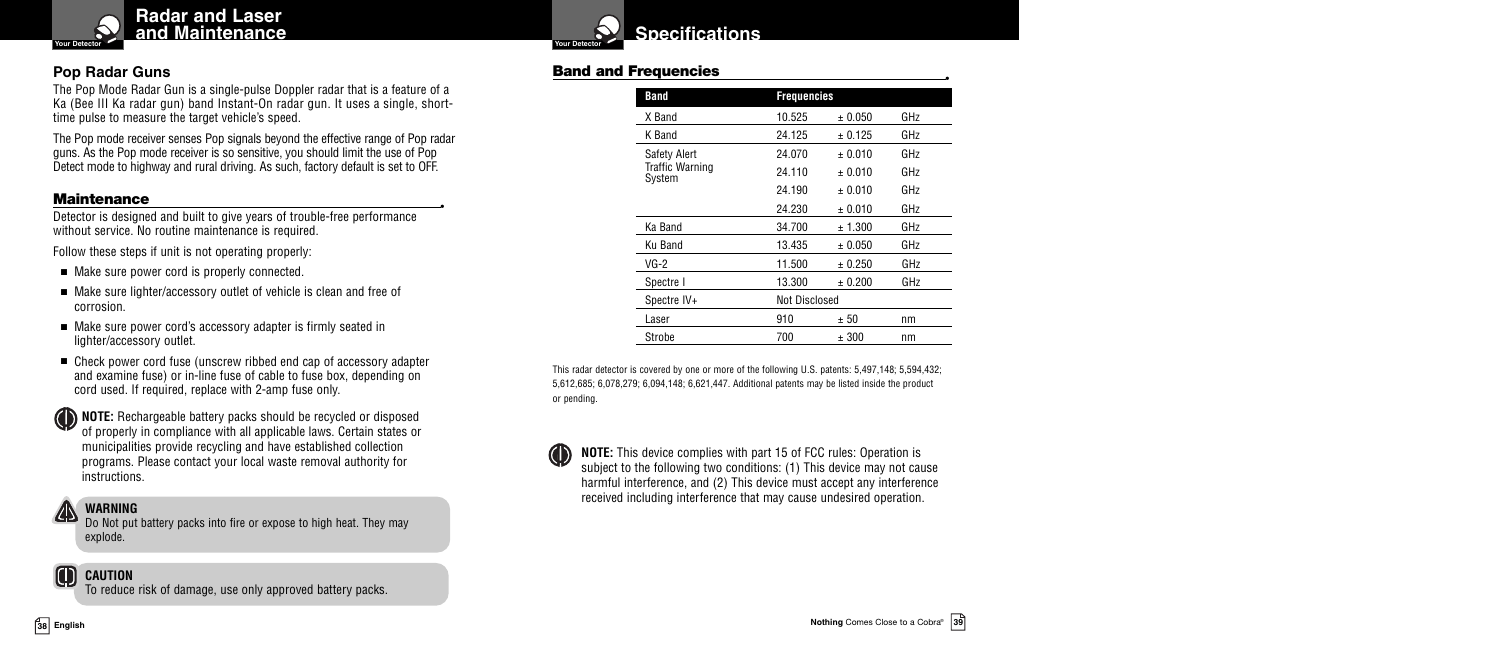

#### **Product Service •**

For questions about operating or installing this new Cobra product, or if parts are missing…**CALL COBRA FIRST**…do not return this product to the store.

If this product should require factory service, call Cobra before sending the product. This will ensure the fastest turn-around time on any repair. If Cobra asks that the product be sent to its factory, the following must be furnished to have the product serviced and returned.

- **1.** For Warranty Repair, include some form of proof-of-purchase, such as a mechanical reproduction or carbon of a sales receipt. Make sure the date of purchase and product model number is clearly readable. If the originals are sent, they cannot be returned.
- **2.** Send the entire product except for hardwired or permanently placed components such as 12V hardwire power cord and cord clips.
- **3.** Enclose a description of what is happening with the product. Include a typed or clearly printed name and address of where the product is to be returned, with phone number (required for shipment).
- **4.** Pack product securely to prevent damage in transit. If possible, use the original packing material.
- **5.** Ship prepaid and insured by way of a traceable carrier such as United Parcel Service (UPS) or Priority Mail to avoid loss in transit to:

Cobra Factory Service Cobra Electronics Corporation 6500 West Cortland Street Chicago, Illinois 60707 U.S.A.

**6.** If the product is in warranty, upon receipt of the product, it will either be repaired or exchanged depending on the model. Please allow approximately  $3 - 4$  weeks before contacting Cobra for status. If the product is out of warranty, a letter will automatically be sent with information as to the repair charge or replacement charge.

**For any questions, please call 773-889-3087 for assistance.**



**Warranty •** COBRA ELECTRONICS CORPORATION warrants that its products, and the component parts thereof, will be free of defects in workmanship and materials for a term of one year from the date of first consumer purchase. This warranty may be enforced by the first consumer purchaser, provided that the product is used solely within the U.S.A. and Canada.

Cobra will, without charge, repair or replace, at its option, defective products or component parts upon delivery to the Cobra Factory Service Department, accompanied by proof of the date of first consumer purchase, such as a duplicated copy of a sales receipt. The consumer must pay any initial shipping charges required to ship the product for warranty service. Return charges will be at Cobra's expense, if the product is repaired or replaced under warranty. This warranty gives the consumer specific rights, and he or she may also have other rights which vary from state to state.

**NOTE:** Cobra makes no warranty as to the accuracy or completeness of the data in the products and disclaims any and all express, implied or statutory warranties, including any implied warranty of merchantability or fitness for a particular purpose.

#### **EXCLUSIONS – This limited warranty does not apply:**

**1.** To any product damaged by accident;

- **2.** In the event of misuse or abuse of the product or as a result of unauthorized alterations or repairs;
- **3.** If the serial number has been altered, defaced or removed;
- **4.** If the owner of the product resides outside the U.S.A. and Canada.

All implied warranties, including warranties of merchantability and fitness for a particular purpose are limited in duration to the length of this warranty. COBRA SHALL NOT BE LIABLE FOR ANY INCIDENTAL, CONSEQUENTIAL OR OTHER DAMAGES; INCLUDING, WITHOUT LIMITATION, DAMAGES RESULTING FROM LOSS OF USE OR COST OF INSTALLATION. Some states do not allow limitations on the duration of an implied warranty and/or do not allow the exclusion or limitation of incidental or consequential damages, so the above limitations may not apply to some consumers.

It is the user's responsibility to use this product prudently and responsibly. This product is intended to be used only as a travel aid and must not be used or any purpose requiring precise measurement of direction, distance, location or topography.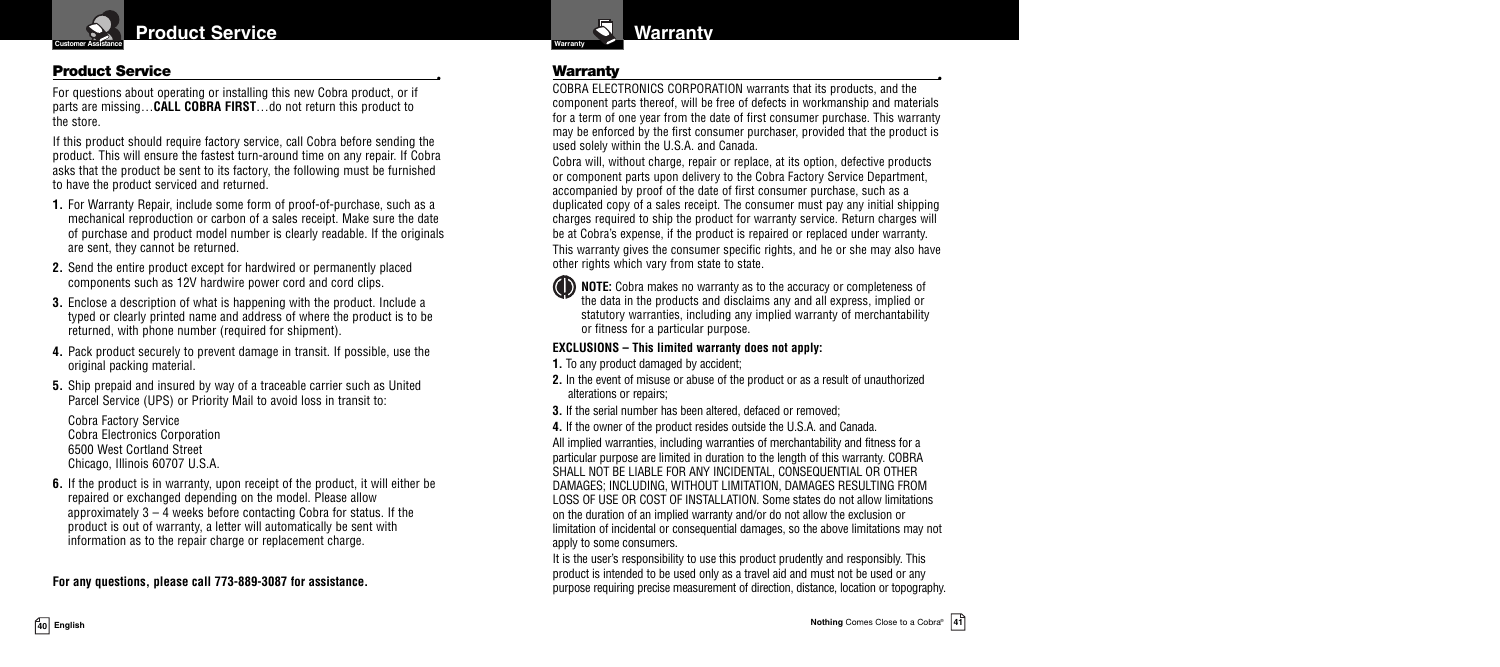

**User License •** This document and the software and data described in it are furnished under license and may be used or copied only in accordance with such license. Except as permitted by such license, the contents of this document, software and data may not be disclosed to third parties, copied or duplicated in any form, in whole or in part, without the prior written permission of Cobra Electronics Corporation. This document, software and DATA contain proprietary and confidential information of Cobra Electronics Corporation and its licensors.

Cobra grants the purchaser a limited license for use of this document, software and data incorporated in its products for personal use, and not for resale, sublicense or commercial use. **By using this product, the purchaser agrees to be bound by the terms and conditions of this license agreement.** The purchaser acknowledges that the content of this document, software and data are the property of Cobra and its licensors and are protected by copyright laws of the USA and international treaties. The purchaser agrees not to modify, decompile, disassemble, reverse engineer or reduce to human readable form the software, DATA or any part thereof, nor to create derivative works based on the contents of the document, software or data, nor remove or obscure any copyright, trademark notice, or restrictive legend. The purchaser agrees not to export or re-export this document or this product to any country in violation of the export control laws of the U.S.A.

The contents of this document, software and data are for informational use only and are subject to change without notice. Cobra and its licensors intend to provide their customers the most complete and accurate information available at a reasonable cost from government and private data sources. However, all data sources have limitations and some have inaccuracies or are incomplete to some degree. These characteristics carry over to this product as well. As such, COBRA AND ITS LICENSORS DO NOT MAKE ANY REPRESENTATION OR WARRANTY REGARDING THE ACCURACY OR COMPLETENESS OF ANY DATABASE USED BY THIS PRODUCT AND SHALL NOT BE LIABLE TO THE USER FOR ANY INCIDENTAL, CONSEQUENTIAL, SPECIAL, INDIRECT OR EXEMPLARY DAMAGES INCLUDING ANY FINES, CIVIL OR CRIMINAL PENALTIES ARISING FROM THE USE OF THIS PRODUCT.



THIS PRODUCT IS PROVIDED ON AN "AS IS" AND "WITH ALL FAULTS BASIS" AND COBRA AND LICENSOR EXPRESSLY DISCLAIM ALL WARRANTIES, EXPRESS OR IMPLIED, INCLUDING BUT NOT LIMITED TO, THE IMPLIED WARRANTIES OF NON-INFRINGEMENT, MERCHANTABILITY, QUALITY, ACCURACY, TITLE AND FITNESS FOR A PARTICULAR PURPOSE. NO ORAL OR WRITTEN ADVICE OR INFORMATION PROVIDED BY COBRA AND/OR ITS LICENSORS OR ANY OF THEIR AGENTS, EMPLOYEES OR THIRD PARTY PROVIDERS SHALL CREATE A WARRANTY, AND USER IS NOT ENTITLED TO RELY ON ANY SUCH ADVICE OR INFORMATION. THIS DISCLAIMER OF WARRANTIES IS AN ESSENTIAL CONDITION OF THE AGREEMENT.

Cobra encourages customers to report any errors found in our data by contacting technical assistance (available in English and Spanish) at product info@cobra.com (e-mail), by visiting our website: www. cobra.com, or by calling customer assistance (available in English and Spanish) at 773-889-3087 between 8:00 a.m. and 6:00 p.m. Central Time, Monday through Friday (except holidays).

If End User is the United States Government, then use, reproduction or disclosure of this commercial product and accompanying documentation may be subject to DFARS 252.227-7014(a)(1); DFARS 227.7202-1; FAR 52.227-19; DFARS 252.227-7015; FAR 52.227-14 Alternates I, II, and III; and/or FAR 12.211 and FAR 12.212 as applicable and/or similar successor clauses in FAR, or the DOD or NASA FAR Supplement.

Use of this product is not a substitute for careful driving. It is the responsibility of the vehicle operator to operate his/her vehicle in a safe and lawful manner. QUALITY, ACCURACY, TITLE AND FITNESS FOR A PARTICULAR PURPOSE. NO ORAL OR WRITTEN ADVICE OR INFORMATION PROVIDED BY COBRA AND/OR ITS LICENSORS OR ANY OF THEIR AGENTS, EMPLOYEES OR THIRD PARTY PROVIDERS SHALL CREATE A WARRANTY AND USER IS NOT ENTITLED TO RELY ON ANY SUCH ADVICE OR INFORMATION. THIS DISCLAIMER OF WARRANTIES IS AN ESSENTIAL CONDITION OF THE AGREEMENT.